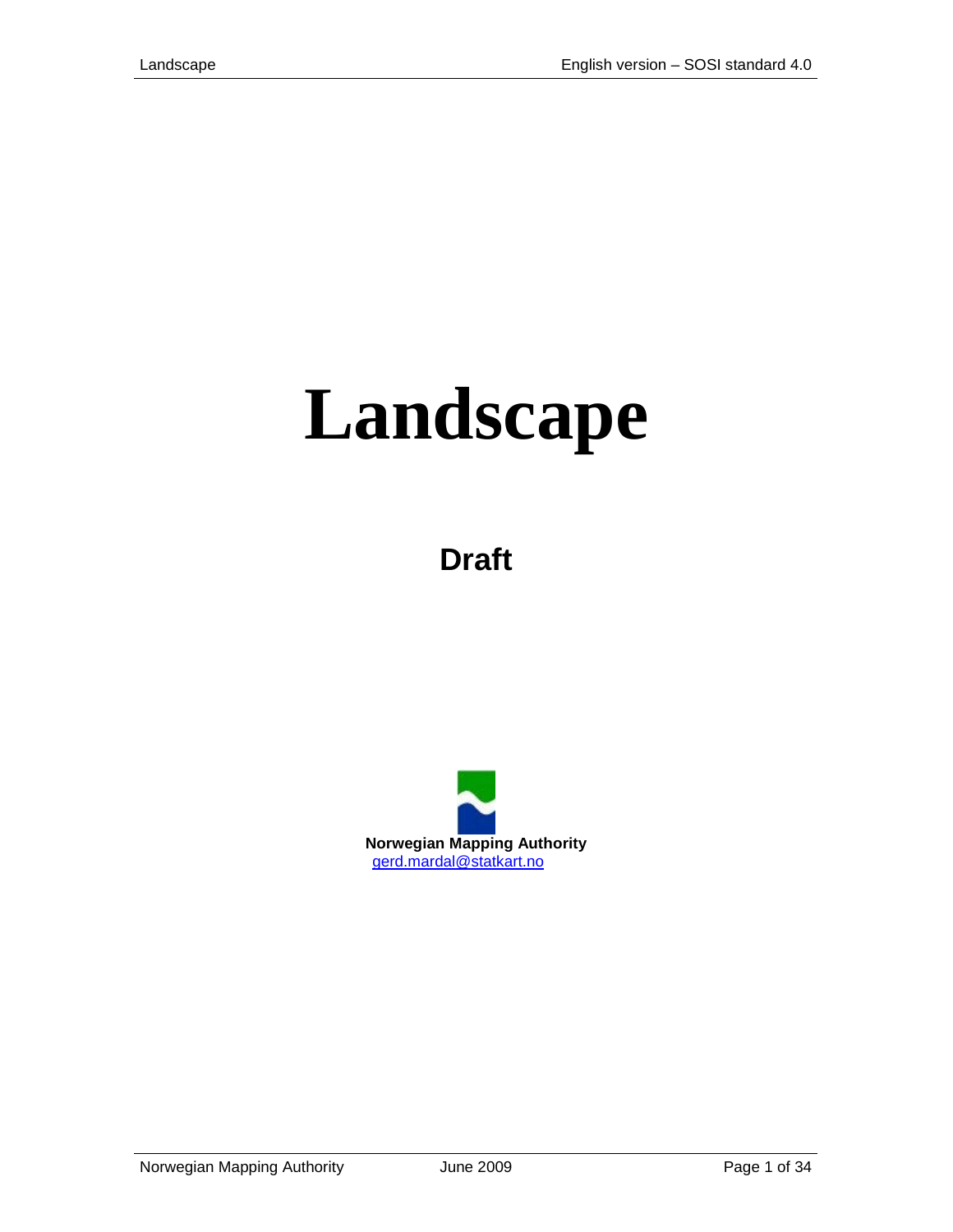#### **Table of contents**

| 1.1              |           |                                                                                   |  |
|------------------|-----------|-----------------------------------------------------------------------------------|--|
| 1.2 <sub>2</sub> |           |                                                                                   |  |
| 1.2.1            |           |                                                                                   |  |
| 1.2.2            |           |                                                                                   |  |
| 1.2.3            |           |                                                                                   |  |
| 1.2.4            |           |                                                                                   |  |
| 1.2.5            |           |                                                                                   |  |
| 1.2.6            |           |                                                                                   |  |
| 1.2.7            |           |                                                                                   |  |
| 1.2.8            |           |                                                                                   |  |
| 1.2.9            |           |                                                                                   |  |
| 1.2.10           |           |                                                                                   |  |
| 1.2.11           |           |                                                                                   |  |
| 1.2.12           |           |                                                                                   |  |
| 1.2.13           |           |                                                                                   |  |
| 1.2.14           |           | Association << Topo>> LandscapeRegion -LandscapeRegionBoundary 11                 |  |
| 1.2.15           |           |                                                                                   |  |
| 1.2.16           |           | Association < <topo>&gt; LandscapeRegion -NationalBoundary 11</topo>              |  |
| 1.2.17           |           | Association < <topo>&gt; LandscapeSubRegion -NationalBoundary  12</topo>          |  |
| 1.2.18           |           | Association < <topo>&gt; AgriculturalRegion -AgriculturalRegionBoundary 12</topo> |  |
| 1.2.19           |           | Association < <topo>&gt; LandscapeSubRegion -LandscapeSubRegionBoundary 12</topo> |  |
| 1.2.20           |           |                                                                                   |  |
| 1.2.21           |           |                                                                                   |  |
| 1.2.22           |           |                                                                                   |  |
| 1.2.23           |           |                                                                                   |  |
| 1.2.24           |           |                                                                                   |  |
|                  | 1.2.24.1  |                                                                                   |  |
|                  | 1.2.24.2  |                                                                                   |  |
|                  | 1.2.24.3  |                                                                                   |  |
|                  | 1.2.24.4  |                                                                                   |  |
|                  | 1.2.24.5  |                                                                                   |  |
|                  | 1.2.24.6  |                                                                                   |  |
|                  | 1.2.24.7  |                                                                                   |  |
|                  | 1.2.24.8  | < <codelist>&gt; ??ReferansesystemForLandskapRegioner  16</codelist>              |  |
|                  | 1.2.24.9  |                                                                                   |  |
|                  | 1.2.24.10 | < <codelist>&gt; ??ReferansesystemForLandskapJordbruksregioner  32</codelist>     |  |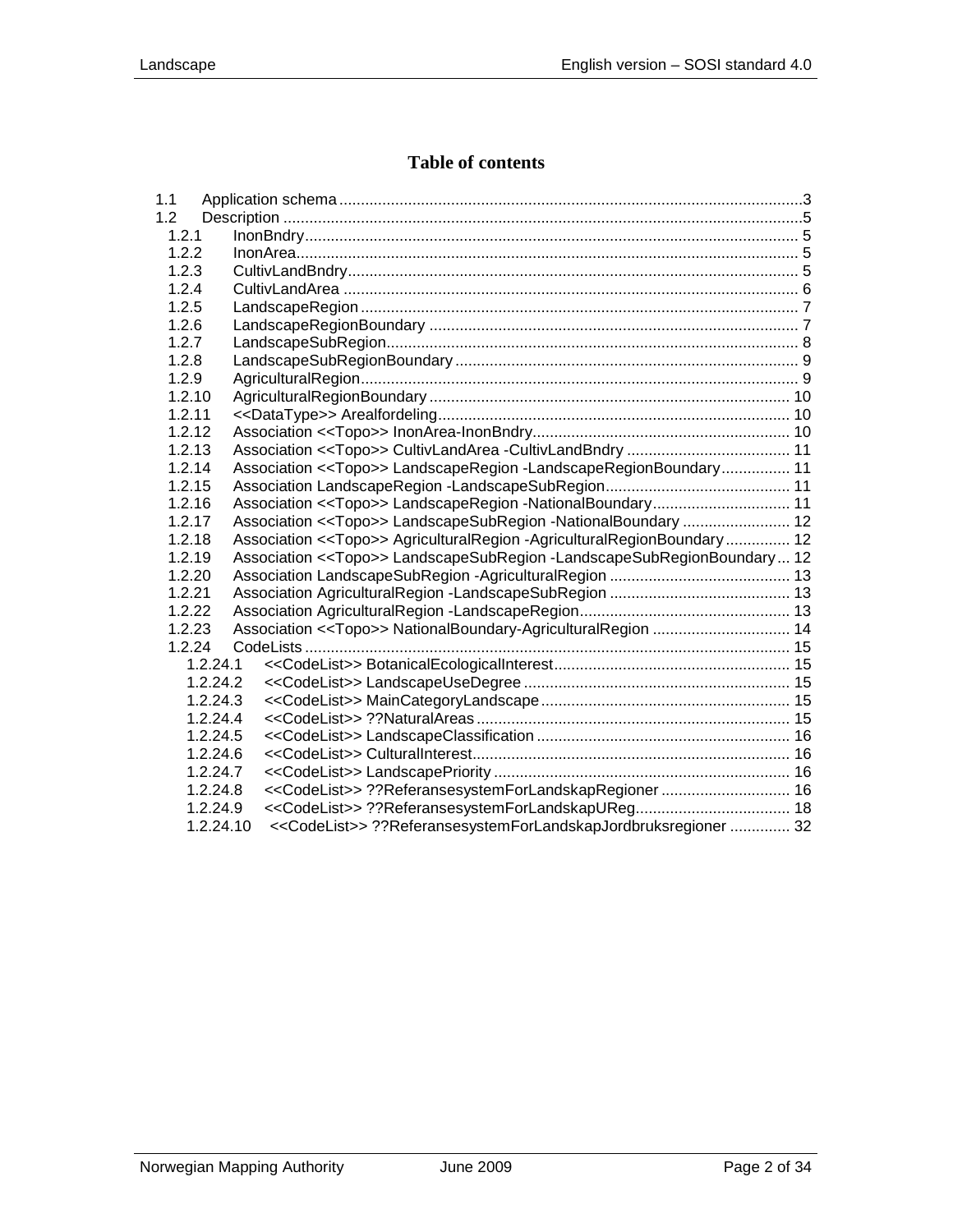### <span id="page-2-0"></span>**1.1 Application schema**

#### **Cultivated landscape**



#### **Intervention free nature areas**



#### **Reference system landscape**

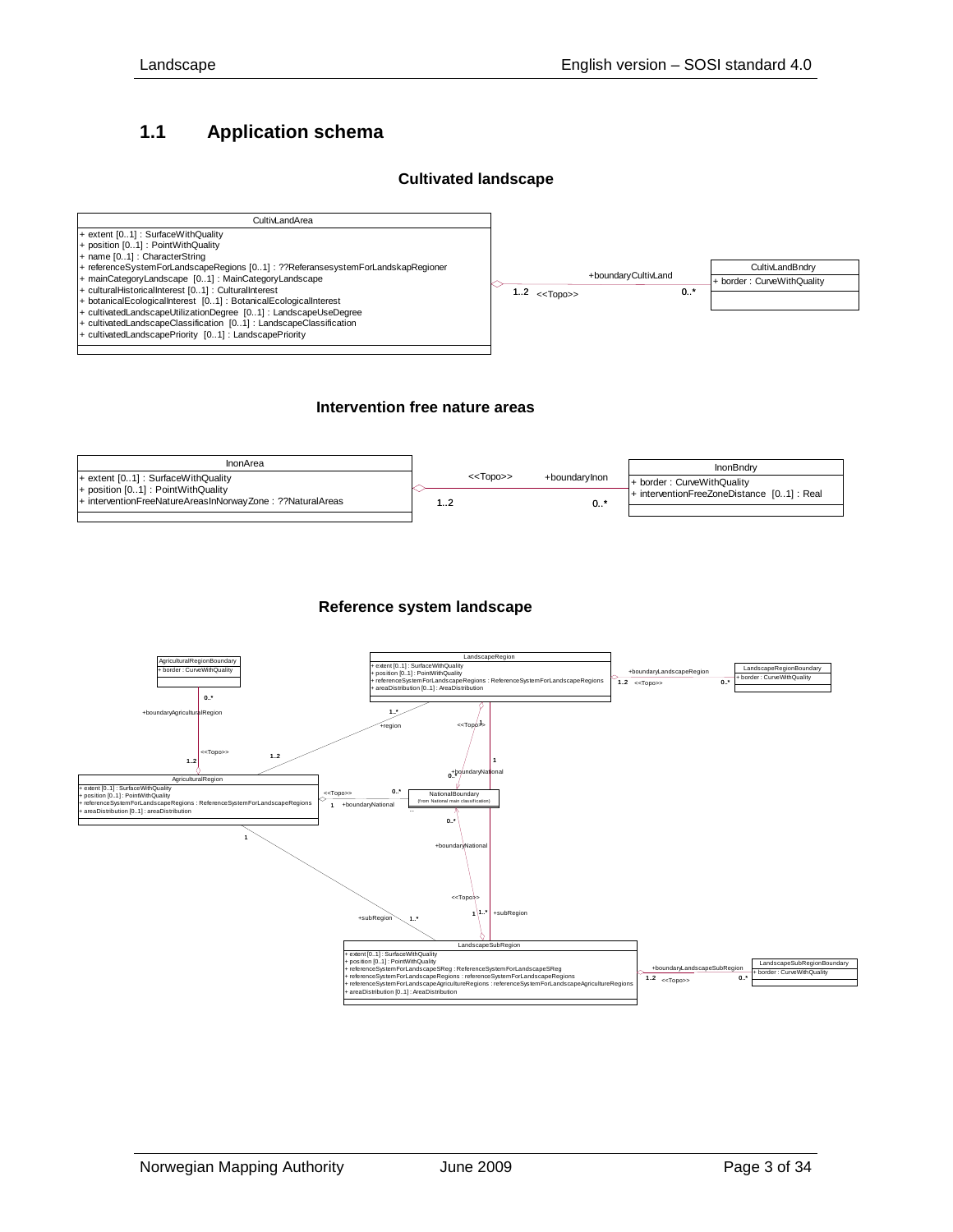#### **Datatype**

| < <datatype>&gt;<br/>Arealfordeling</datatype> |
|------------------------------------------------|
| + totalAreaKm2: Real                           |
| + percentageLand [01] : Real                   |
| + percentageSea [01] : Real                    |
| + percentageLake [01] : Real                   |
| + percentageRiver [01] : Real                  |
|                                                |

#### **CodeLists**

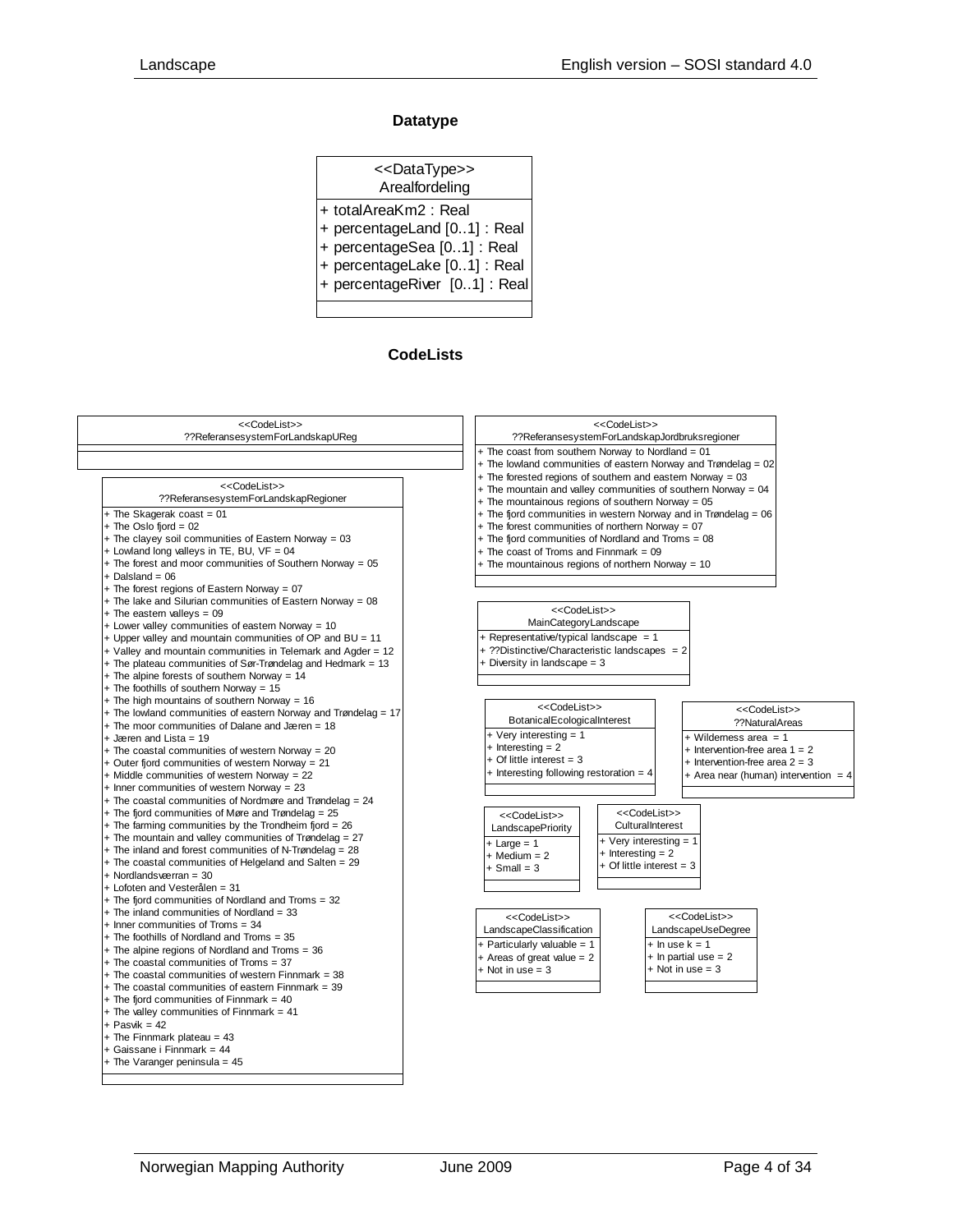# <span id="page-4-0"></span>**1.2 Description**

# <span id="page-4-1"></span>**1.2.1 InonBndry**

| No  | Name/<br>Role name               | Description                                                                                   | Obligation/<br>Condition | Maximum<br>Occurrenc<br>е | <b>Type</b>                 | Constraint |
|-----|----------------------------------|-----------------------------------------------------------------------------------------------|--------------------------|---------------------------|-----------------------------|------------|
| 1   | Class<br><b>InonBndry</b>        | delimitation of an<br>intervention-free nature<br>area                                        |                          |                           |                             |            |
| 1.1 | border                           | course following the<br>transition between<br>different real world<br>phenomena               |                          |                           | <b>CurveWithQual</b><br>ity |            |
| 1.2 | interventionFree<br>ZoneDistance | distance to nearest major<br>technical intervention<br>Note: Unit of distance is<br>kilometre | $\Omega$                 |                           | Real                        |            |
| 1.3 | Role<br>(unnamed)<br>InonArea    |                                                                                               |                          | 2                         | InonArea                    |            |

# <span id="page-4-2"></span>**1.2.2 InonArea**

| No               | Name/<br>Role name                              | Description                                                                                                                                                        | Obligation/<br>Condition | Maximum<br>Occurrenc<br>e | <b>Type</b>                   | Constraint       |
|------------------|-------------------------------------------------|--------------------------------------------------------------------------------------------------------------------------------------------------------------------|--------------------------|---------------------------|-------------------------------|------------------|
| 2                | Class<br><b>InonArea</b>                        | area which is situated<br>more than one kilometre<br>from major technical<br>intervention                                                                          |                          |                           |                               |                  |
| 2.1              | extent                                          | area over which an object<br>extends                                                                                                                               | $\Omega$                 | 1                         | <b>SurfaceWithQu</b><br>ality |                  |
| $2.2\phantom{0}$ | position                                        | location where the object<br>exists                                                                                                                                | $\mathbf 0$              | 1                         | PointWithQuali<br>ty          |                  |
| 2.3              | interventionFree<br>NatureAreasInNo<br>rwayZone | attribute connected to<br>intervention-free area<br>where the zones<br>(surfaces) are coded with<br>the distance to the nearest<br>major technical<br>intervention | 1                        | 1                         | ??NaturalArea<br>s            |                  |
| 2.4              | Role<br>boundarylnon                            |                                                                                                                                                                    | $\Omega$                 | N                         | InonBndry                     | Aggregrati<br>on |

# <span id="page-4-3"></span>**1.2.3 CultivLandBndry**

| No  | Name/           | Description                  | Obligation/   Maximum |                  | Type                 | Constraint |
|-----|-----------------|------------------------------|-----------------------|------------------|----------------------|------------|
|     | Role name       |                              | Condition             | <b>Occurrenc</b> |                      |            |
|     |                 |                              |                       | е                |                      |            |
| 3   | Class           | delimitation of a cultivated |                       |                  |                      |            |
|     | CultivLandBndry | landscape area               |                       |                  |                      |            |
| 3.1 | border          | course following the         |                       |                  | <b>CurveWithQual</b> |            |
|     |                 | transition between           |                       |                  | itv                  |            |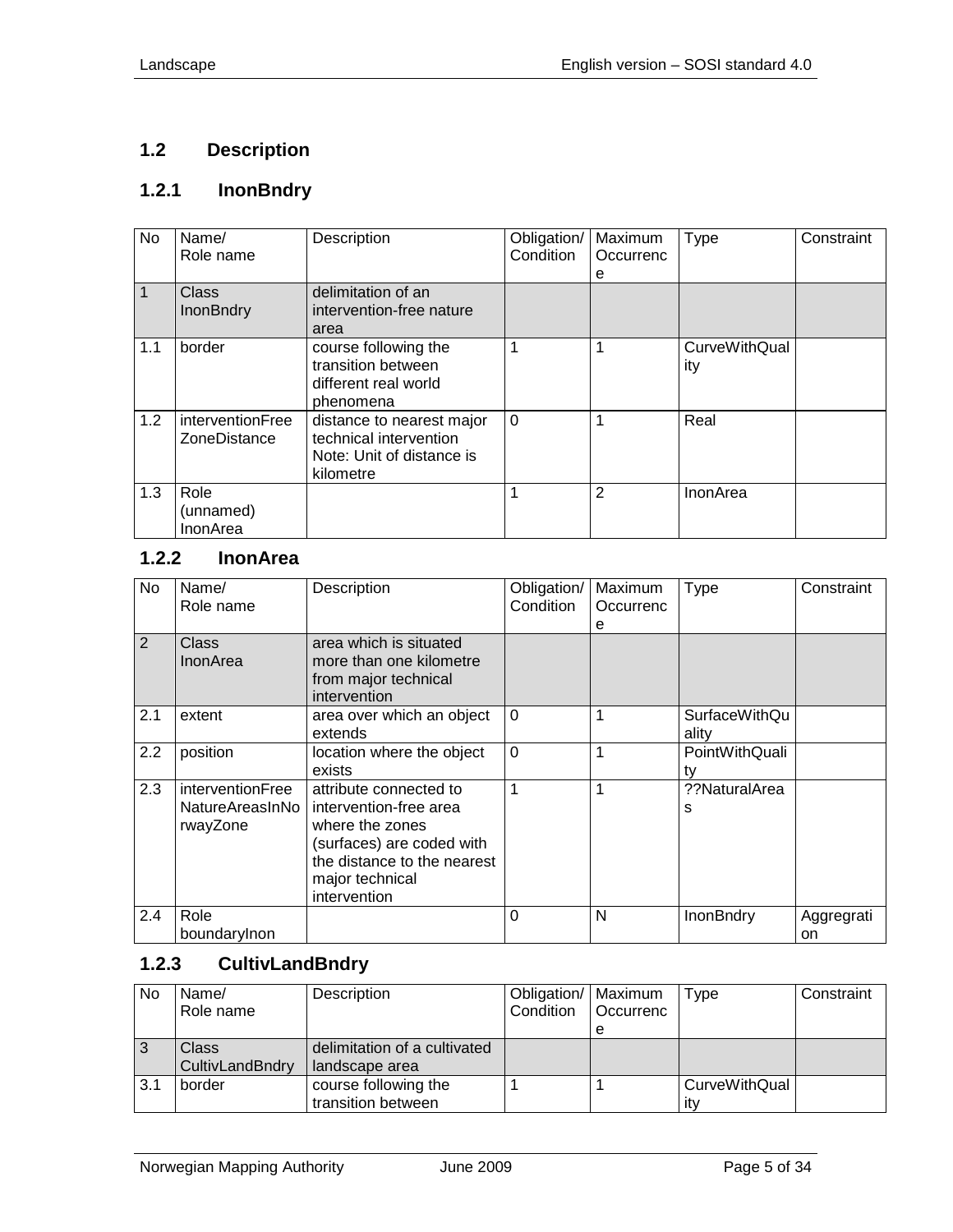|     |                | different real world<br>phenomena |  |               |  |
|-----|----------------|-----------------------------------|--|---------------|--|
| 3.2 | Role           |                                   |  | CultivLandAre |  |
|     | (unnamed)      |                                   |  | a             |  |
|     | CultivLandArea |                                   |  |               |  |

## <span id="page-5-0"></span>**1.2.4 CultivLandArea**

| $\overline{N}$ | Name/<br>Role name                           | Description                                                                                                                                                                                                                                              | Obligation/<br>Condition | Maximum<br>Occurrenc<br>e | <b>Type</b>                                  | Constraint |
|----------------|----------------------------------------------|----------------------------------------------------------------------------------------------------------------------------------------------------------------------------------------------------------------------------------------------------------|--------------------------|---------------------------|----------------------------------------------|------------|
| $\overline{4}$ | <b>Class</b><br>CultivLandArea               | area containing significant<br>ecological and cultural-<br>historical assets which<br>serve as reference areas<br>and as a living history<br>book                                                                                                        |                          |                           |                                              |            |
| 4.1            | extent                                       | area over which an object<br>extends                                                                                                                                                                                                                     | $\mathbf 0$              | 1                         | <b>SurfaceWithQu</b><br>ality                |            |
| 4.2            | position                                     | location where the object<br>exists                                                                                                                                                                                                                      | $\mathbf 0$              | 1                         | <b>PointWithQuali</b><br>ty                  |            |
| 4.3            | name                                         | name of cultivated<br>landscape area                                                                                                                                                                                                                     | 0                        | 1                         | CharacterStrin<br>g                          |            |
| 4.4            | referenceSystem<br>ForLandscapeRe<br>gions   | division of a landscape<br>area into landscape<br>regions which are<br>geographic units of large<br>areas where the overall<br>impression of major<br>features of the landscape<br>gives a unifying effect and<br>sets them apart from<br>adjacent areas | $\mathbf 0$              | 1                         | ??Referansesy<br>stemForLands<br>kapRegioner |            |
| 4.5            | mainCategoryLa<br>ndscape                    | division of a landscape<br>into categories showing<br>which assets the area<br>contains and which criteria<br>are important in the<br>assessment of the area                                                                                             | 0                        | 1                         | MainCategoryL<br>andscape                    |            |
| 4.6            | culturalHistoricall<br>nterest               | indicates whether the<br>cultural landscape area<br>has intact cultural<br>artefacts, based upon an<br>evaluation of cultural-<br>historical interests                                                                                                   | 0                        | 1                         | CulturalInterest                             |            |
| 4.7            | botanicalEcologic<br>alInterest              | indicates whether the<br>cultivated land types in the<br>cultural landscape area<br>still have characteristic<br>and interesting flora, or<br>that this can be achieved<br>through restoration                                                           | 0                        | 1                         | BotanicalEcolo<br>gicalInterest              |            |
| 4.8            | cultivatedLandsc<br>apeUtilizationDe<br>gree | indicates usage/situation<br>of cultivated landscape at<br>time of registration                                                                                                                                                                          | $\mathbf 0$              | 1                         | LandscapeUse<br>Degree                       |            |
| 4.9            | cultivatedLandsc                             | indicates an overall                                                                                                                                                                                                                                     | $\pmb{0}$                | $\mathbf{1}$              | LandscapeCla                                 |            |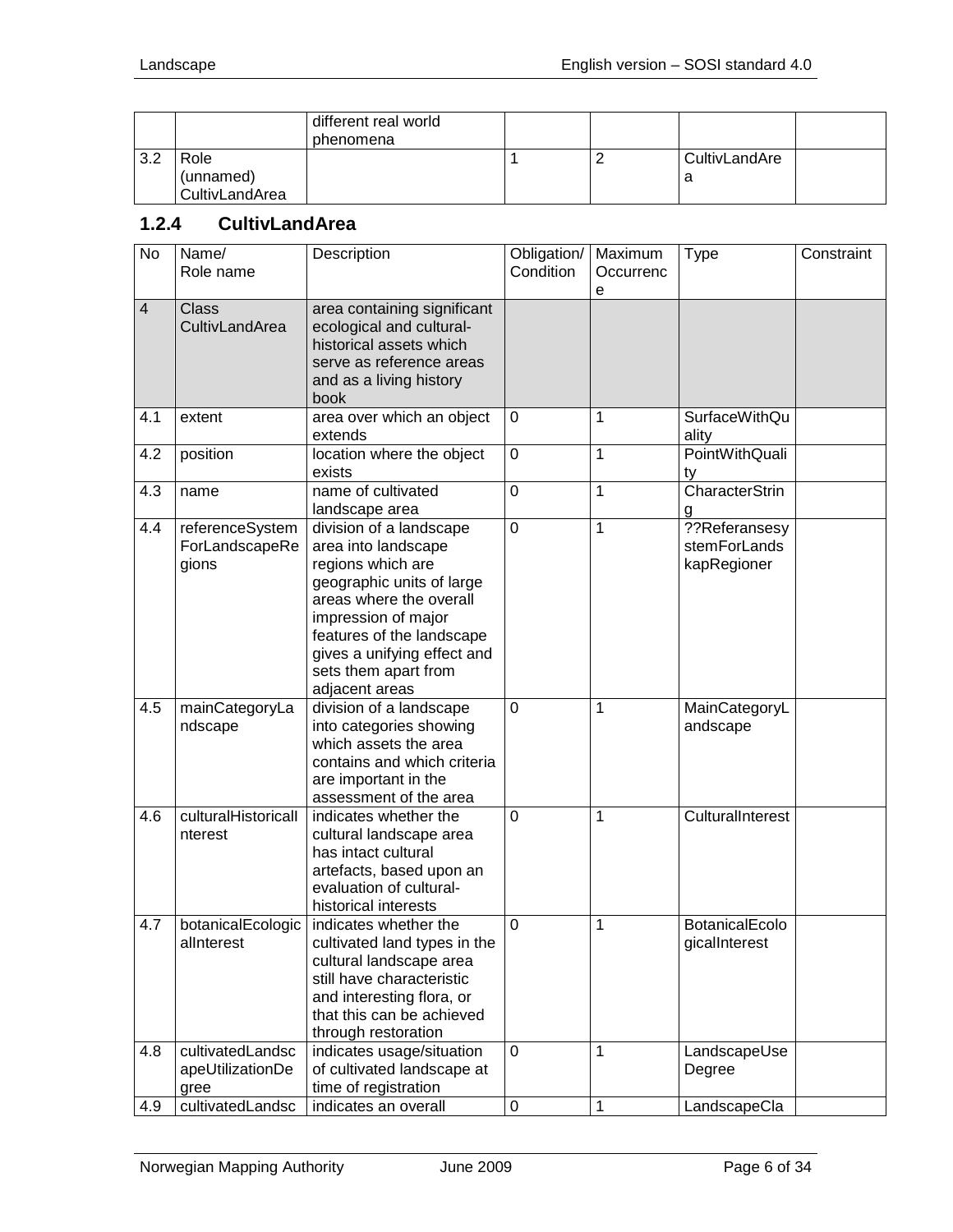|          | apeClassification               | assessment of cultural-<br>historical and botanical-<br>ecological assets in a<br>cultural landscape area |   | ssification           |                             |
|----------|---------------------------------|-----------------------------------------------------------------------------------------------------------|---|-----------------------|-----------------------------|
| 4.1<br>0 | cultivatedLandsc<br>apePriority | ranking of the cultural<br>landscape areas for<br>management efforts                                      |   | LandscapePrio<br>rity |                             |
| 4.1      | Role<br>boundaryCultivLa<br>nd  |                                                                                                           | N | CultivLandBnd<br>ry   | Aggregrati<br><sub>on</sub> |

# <span id="page-6-0"></span>**1.2.5 LandscapeRegion**

| <b>No</b> | Name/<br>Role name                          | Description                                                                                                                                                    | Obligation/<br>Condition | Maximum<br>Occurrenc<br>е | <b>Type</b>                                | Constraint       |
|-----------|---------------------------------------------|----------------------------------------------------------------------------------------------------------------------------------------------------------------|--------------------------|---------------------------|--------------------------------------------|------------------|
| 5         | <b>Class</b><br>LandscapeRegio<br>n         | incorporates the major,<br>unifying characteristics of<br>the landscape, comprising<br>sub-regions according to<br>which landscape elements<br>are predominant |                          |                           |                                            |                  |
| 5.1       | extent                                      | area over which an object<br>extends                                                                                                                           | $\mathbf 0$              | 1                         | <b>SurfaceWithQu</b><br>ality              |                  |
| 5.2       | position                                    | location where the object<br>exists                                                                                                                            | $\overline{0}$           | 1                         | <b>PointWithQuali</b><br>tv                |                  |
| 5.3       | referenceSystem<br>ForLandscapeRe<br>gions  | unique codes for<br>landscape regions                                                                                                                          | $\mathbf{1}$             | 1                         | ReferenceSyst<br>emForLandsca<br>peRegions |                  |
| 5.4       | areaDistribution                            | total area and percentage<br>distribution of the total<br>area over various area<br>classifications                                                            | 0                        | 1                         | AreaDistributio<br>n                       |                  |
| 5.5       | Role<br>boundaryLandsc<br>apeRegion         |                                                                                                                                                                | $\overline{0}$           | $\mathsf{N}$              | LandscapeReg<br>ionBoundary                | Aggregrati<br>on |
| 5.6       | Role<br>subRegion                           |                                                                                                                                                                | 1                        | $\mathsf{N}$              | LandscapeSub<br>Region                     |                  |
| 5.7       | Role<br>boundaryNationa                     |                                                                                                                                                                | $\overline{0}$           | $\mathsf{N}$              | NationalBound<br>ary                       | Aggregrati<br>on |
| 5.8       | Role<br>(unnamed)<br>AgriculturalRegio<br>n |                                                                                                                                                                | 1                        | $\overline{2}$            | AgriculturalRe<br>gion                     |                  |

# <span id="page-6-1"></span>**1.2.6 LandscapeRegionBoundary**

| No  | Name/<br>Role name                   | Description                                | Obligation/   Maximum<br>Condition | <b>Occurrenc</b> | Type                 | Constraint |
|-----|--------------------------------------|--------------------------------------------|------------------------------------|------------------|----------------------|------------|
|     |                                      |                                            |                                    | е                |                      |            |
| 6   | Class<br>LandscapeRegio<br>nBoundary | delimitation of a landscape<br>region      |                                    |                  |                      |            |
| 6.1 | border                               | course following the<br>transition between |                                    |                  | CurveWithQual<br>itv |            |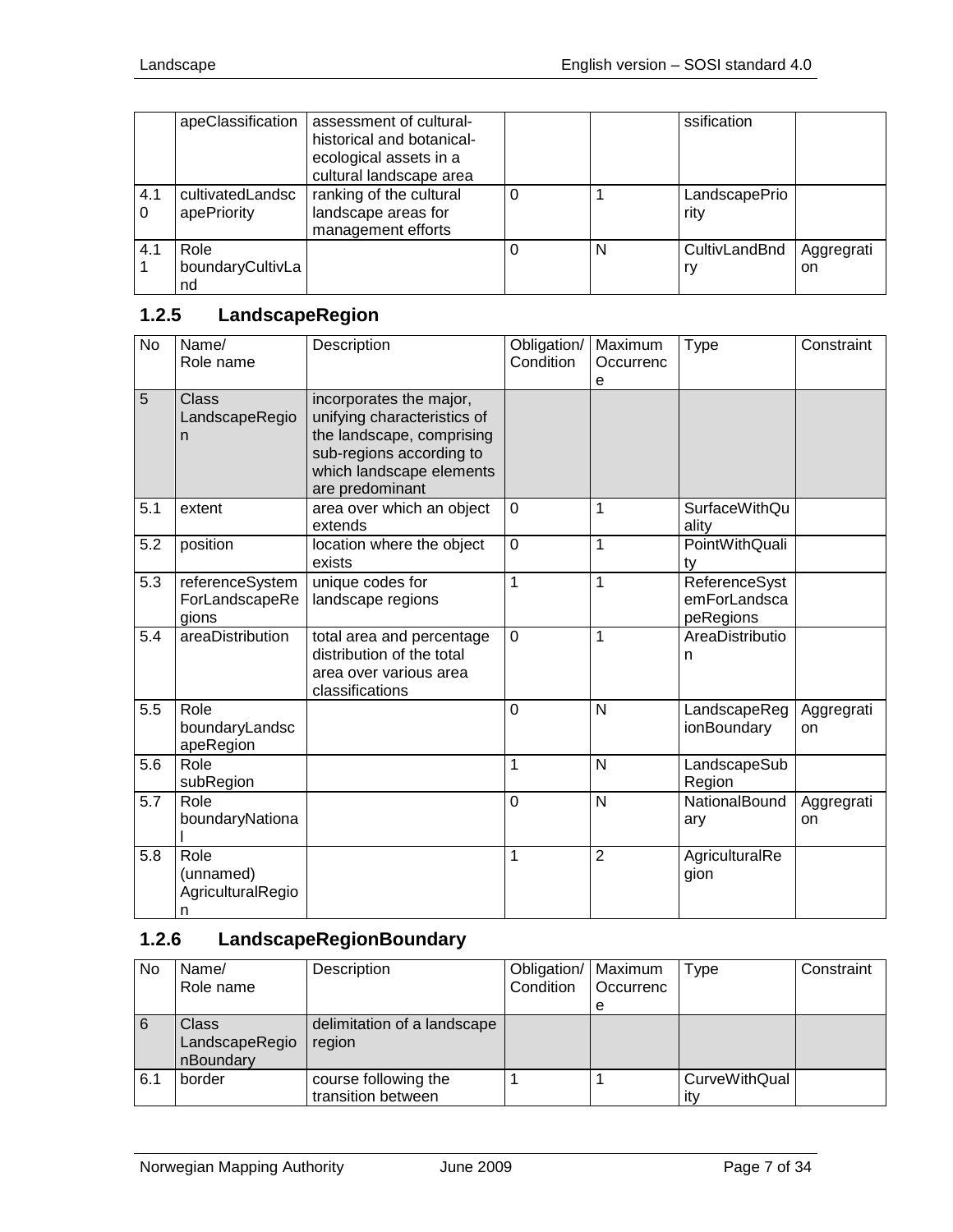|     |                                     | different real world<br>phenomena |  |                     |  |
|-----|-------------------------------------|-----------------------------------|--|---------------------|--|
| 6.2 | Role<br>(unnamed)<br>LandscapeRegio |                                   |  | LandscapeReg<br>ion |  |

# <span id="page-7-0"></span>**1.2.7 LandscapeSubRegion**

| No             | Name/<br>Role name                                    | Description                                                                                                                                                                                                                                                                                        | Obligation/<br>Condition | Maximum<br>Occurrenc<br>е | Type                                                      | Constraint       |
|----------------|-------------------------------------------------------|----------------------------------------------------------------------------------------------------------------------------------------------------------------------------------------------------------------------------------------------------------------------------------------------------|--------------------------|---------------------------|-----------------------------------------------------------|------------------|
| $\overline{7}$ | <b>Class</b><br>LandscapeSubR<br>egion                | the smallest building block<br>of the reference system, a<br>geographically delimited<br>part of both the landscape<br>region and the agricultural<br>region. The sub-regions<br>are differentiated from<br>each other by their<br>composition and the shape<br>of various landscape<br>components |                          |                           |                                                           |                  |
| 7.1            | extent                                                | area over which an object<br>extends                                                                                                                                                                                                                                                               | $\mathbf 0$              | 1                         | <b>SurfaceWithQu</b><br>ality                             |                  |
| 7.2            | position                                              | location where the object<br>exists                                                                                                                                                                                                                                                                | $\mathbf 0$              | 1                         | PointWithQuali<br>ty                                      |                  |
| 7.3            | referenceSystem<br>ForLandscapeSR<br>eg               | unique codes for<br>landscape sub-regions                                                                                                                                                                                                                                                          | 1                        | 1                         | ReferenceSyst<br>emForLandsca<br>peSReg                   |                  |
| 7.4            | referenceSystem<br>ForLandscapeRe<br>gions            | unique codes for<br>landscape regions                                                                                                                                                                                                                                                              | 1                        | 1                         | referenceSyste<br>mForLandscap<br>eRegions                |                  |
| 7.5            | referenceSystem<br>ForLandscapeAg<br>ricultureRegions |                                                                                                                                                                                                                                                                                                    | 1                        | 1                         | referenceSyste<br>mForLandscap<br>eAgricultureRe<br>gions |                  |
| 7.6            | areaDistribution                                      | total area and percentage<br>distribution of the total<br>area over various area<br>classifications                                                                                                                                                                                                | 0                        | 1                         | AreaDistributio<br>n                                      |                  |
| 7.7            | Role<br>(unnamed)<br>LandscapeRegio<br>n              |                                                                                                                                                                                                                                                                                                    | 1                        | 1                         | LandscapeReg<br>ion                                       |                  |
| 7.8            | Role<br>boundaryNationa                               |                                                                                                                                                                                                                                                                                                    | 0                        | N                         | NationalBound<br>ary                                      | Aggregrati<br>on |
| 7.9            | Role<br>boundaryLandsc<br>apeSubRegion                |                                                                                                                                                                                                                                                                                                    | 0                        | $\mathsf{N}$              | LandscapeSub<br>RegionBounda<br>ry                        | Aggregrati<br>on |
| 7.1<br>0       | Role<br>(unnamed)<br>AgriculturalRegio<br>n           |                                                                                                                                                                                                                                                                                                    | 1                        | 1                         | AgriculturalRe<br>gion                                    | Aggregrati<br>on |
| 7.1            | Role                                                  |                                                                                                                                                                                                                                                                                                    | 1                        | 1                         | AgriculturalRe                                            |                  |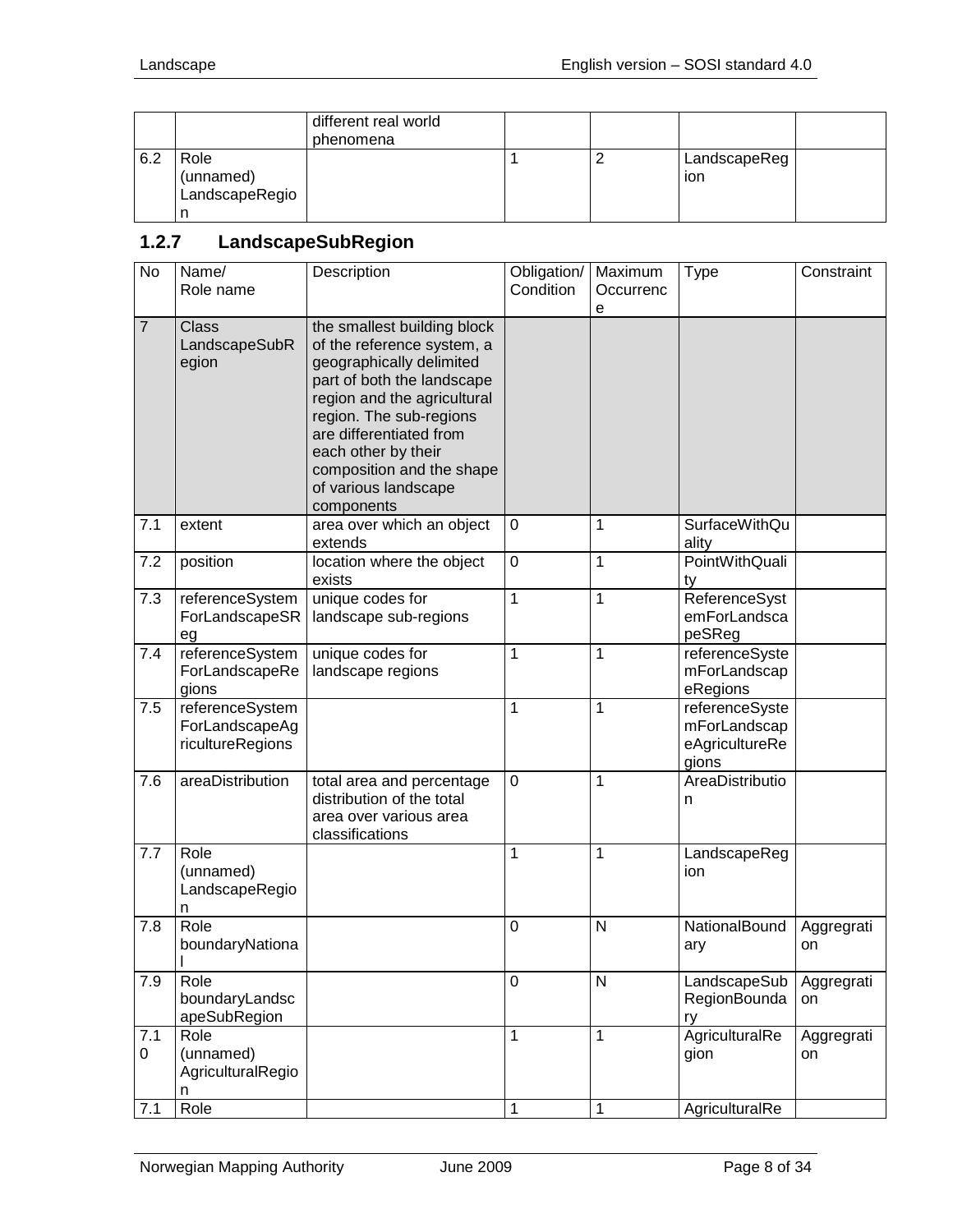| (unnamed)         |  | qion |  |
|-------------------|--|------|--|
| AgriculturalRegio |  |      |  |
|                   |  |      |  |

## <span id="page-8-0"></span>**1.2.8 LandscapeSubRegionBoundary**

| <b>No</b> | Name/<br>Role name                          | Description                                                                     | Obligation/<br>Condition | Maximum<br>Occurrenc<br>е | <b>Type</b>                 | Constraint |
|-----------|---------------------------------------------|---------------------------------------------------------------------------------|--------------------------|---------------------------|-----------------------------|------------|
| 8         | Class<br>LandscapeSubR<br>egionBoundary     | delimitation of a landscape<br>sub-region                                       |                          |                           |                             |            |
| 8.1       | border                                      | course following the<br>transition between<br>different real world<br>phenomena |                          |                           | <b>CurveWithQual</b><br>ity |            |
| 8.2       | Role<br>(unnamed)<br>LandscapeSubR<br>egion |                                                                                 |                          | 2                         | LandscapeSub<br>Region      |            |

# <span id="page-8-1"></span>**1.2.9 AgriculturalRegion**

| <b>No</b> | Name/<br>Role name                          | Description                                                                          | Obligation/<br>Condition | Maximum<br>Occurrenc<br>е | <b>Type</b>                                | Constraint       |
|-----------|---------------------------------------------|--------------------------------------------------------------------------------------|--------------------------|---------------------------|--------------------------------------------|------------------|
| 9         | <b>Class</b><br>AgriculturalRegio<br>n      | the top hierarchical level in<br>the reference system for<br>landscape               |                          |                           |                                            |                  |
| 9.1       | extent                                      | area over which an object<br>extends                                                 | $\overline{0}$           | 1                         | <b>SurfaceWithQu</b><br>ality              |                  |
| 9.2       | position                                    | location where the object<br>exists                                                  | $\mathbf 0$              | $\mathbf 1$               | <b>PointWithQuali</b><br>tv                |                  |
| 9.3       | referenceSystem<br>ForLandscapeRe<br>gions  |                                                                                      | $\mathbf{1}$             | $\mathbf{1}$              | ReferenceSyst<br>emForLandsca<br>peRegions |                  |
| 9.4       | areaDistribution                            | totalareal og<br>prosentmessig fordeling av<br>totalarealet på ulike<br>arealklasser | $\Omega$                 | 1                         | areaDistributio<br>n                       |                  |
| 9.5       | Role<br>boundaryAgricult<br>uralRegion      |                                                                                      | $\mathbf 0$              | N                         | AgriculturalRe<br>gionBoundary             | Aggregrati<br>on |
| 9.6       | Role<br>(unnamed)<br>LandscapeSubR<br>egion |                                                                                      | 1                        | 1                         | LandscapeSub<br>Region                     |                  |
| 9.7       | Role<br>subRegion                           |                                                                                      | 1                        | $\mathsf{N}$              | LandscapeSub<br>Region                     |                  |
| 9.8       | Role<br>region                              |                                                                                      | 1                        | N                         | LandscapeReg<br>ion                        |                  |
| 9.9       | Role<br>boundaryNationa                     |                                                                                      | $\overline{0}$           | $\mathsf{N}$              | NationalBound<br>ary                       | Aggregrati<br>on |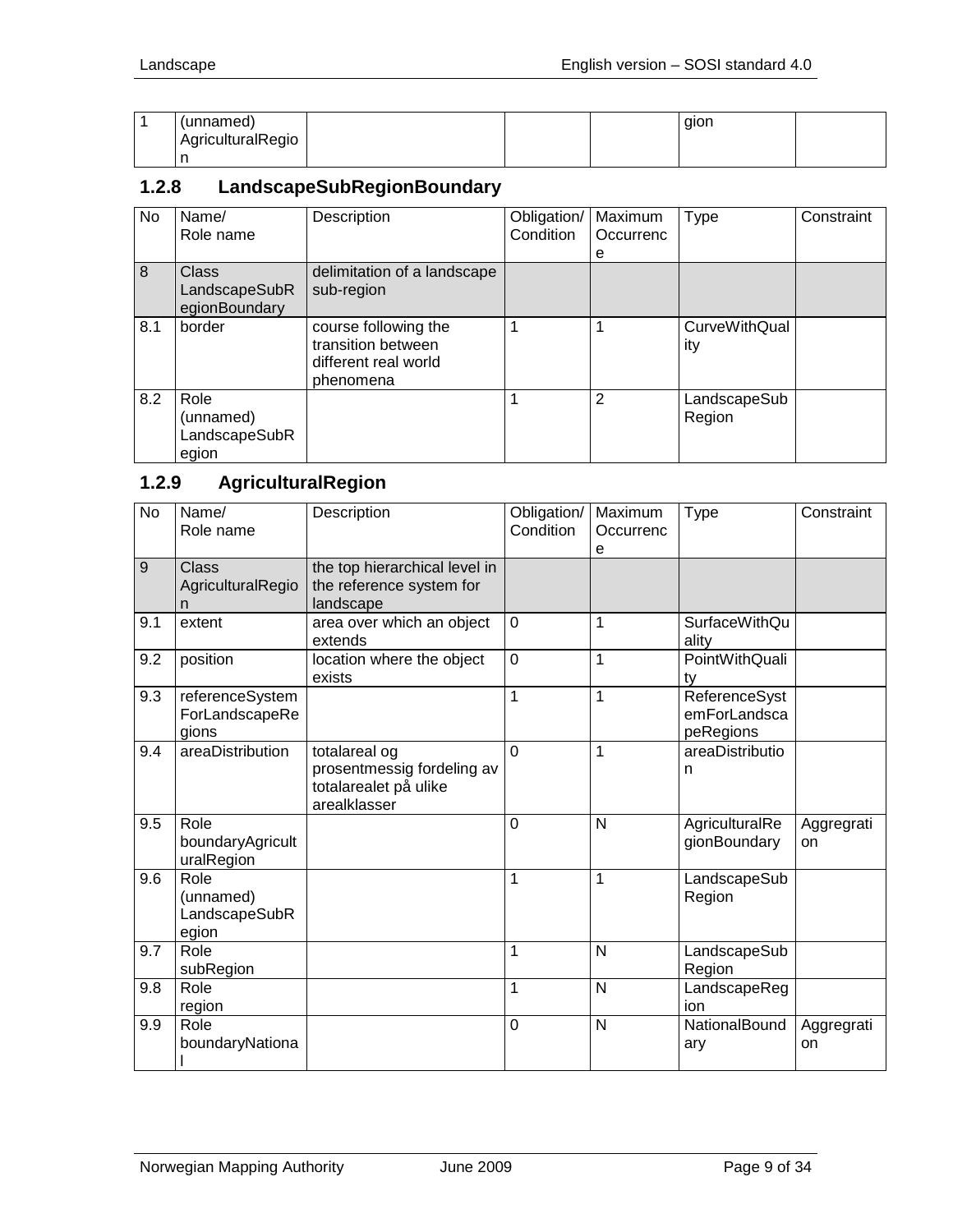# <span id="page-9-0"></span>**1.2.10 AgriculturalRegionBoundary**

| No              | Name/<br>Role name                             | Description                                                                     | Obligation/<br>Condition | Maximum<br>Occurrenc<br>е | <b>Type</b>            | Constraint |
|-----------------|------------------------------------------------|---------------------------------------------------------------------------------|--------------------------|---------------------------|------------------------|------------|
| 10 <sup>1</sup> | <b>Class</b><br>AgriculturalRegio<br>nBoundary | delimits an agricultural<br>region                                              |                          |                           |                        |            |
| 10.             | border                                         | course following the<br>transition between<br>different real world<br>phenomena |                          |                           | CurveWithQual<br>ity   |            |
| 10.<br>2        | Role<br>(unnamed)<br>AgriculturalRegio<br>n    |                                                                                 |                          | 2                         | AgriculturalRe<br>gion |            |

# <span id="page-9-1"></span>**1.2.11 <<DataType>> Arealfordeling**

| No       | Name/<br>Role name         | Description                                                                          | Obligation/<br>Condition | Maximum<br>Occurrenc<br>е | <b>Type</b> | Constraint |
|----------|----------------------------|--------------------------------------------------------------------------------------|--------------------------|---------------------------|-------------|------------|
| 11       | Datatype<br>Arealfordeling | totalareal og<br>prosentmessig fordeling av<br>totalarealet på ulike<br>arealklasser |                          |                           |             |            |
| 11.      | totalAreaKm2               | total area in km2                                                                    |                          |                           | Real        |            |
| 11.<br>2 | percentageLand             | percentage of the surface<br>which does not consist of<br>water areas                | $\Omega$                 |                           | Real        |            |
| 11.<br>3 | percentageSea              | percentage of the surface<br>which does not consist of<br>sea area (salt water)      | $\Omega$                 |                           | Real        |            |
| 11.<br>4 | percentageLake             | percentage of the surface<br>which consists of lake<br>areas                         | $\Omega$                 |                           | Real        |            |
| 11.<br>5 | percentageRiver            | percentage of the surface<br>which consists of river<br>areas                        | $\mathbf{0}$             |                           | Real        |            |

# <span id="page-9-2"></span>**1.2.12 Association <<Topo>> InonArea-InonBndry**

| No       | Name/<br>Role name                           | Description | Obligation/<br>Condition | Maximum<br>Occurrenc<br>е | <b>Type</b>      | Constraint      |
|----------|----------------------------------------------|-------------|--------------------------|---------------------------|------------------|-----------------|
| 12       | Association<br>InonArea-<br><b>InonBndry</b> |             |                          |                           |                  |                 |
| 12.      | Role<br>boundarylnon                         |             | 0                        | N                         | <b>InonBndry</b> | Aggregatio<br>n |
| 12.<br>2 | Role<br>(unnamed)<br>InonArea                |             |                          | 2                         | InonArea         |                 |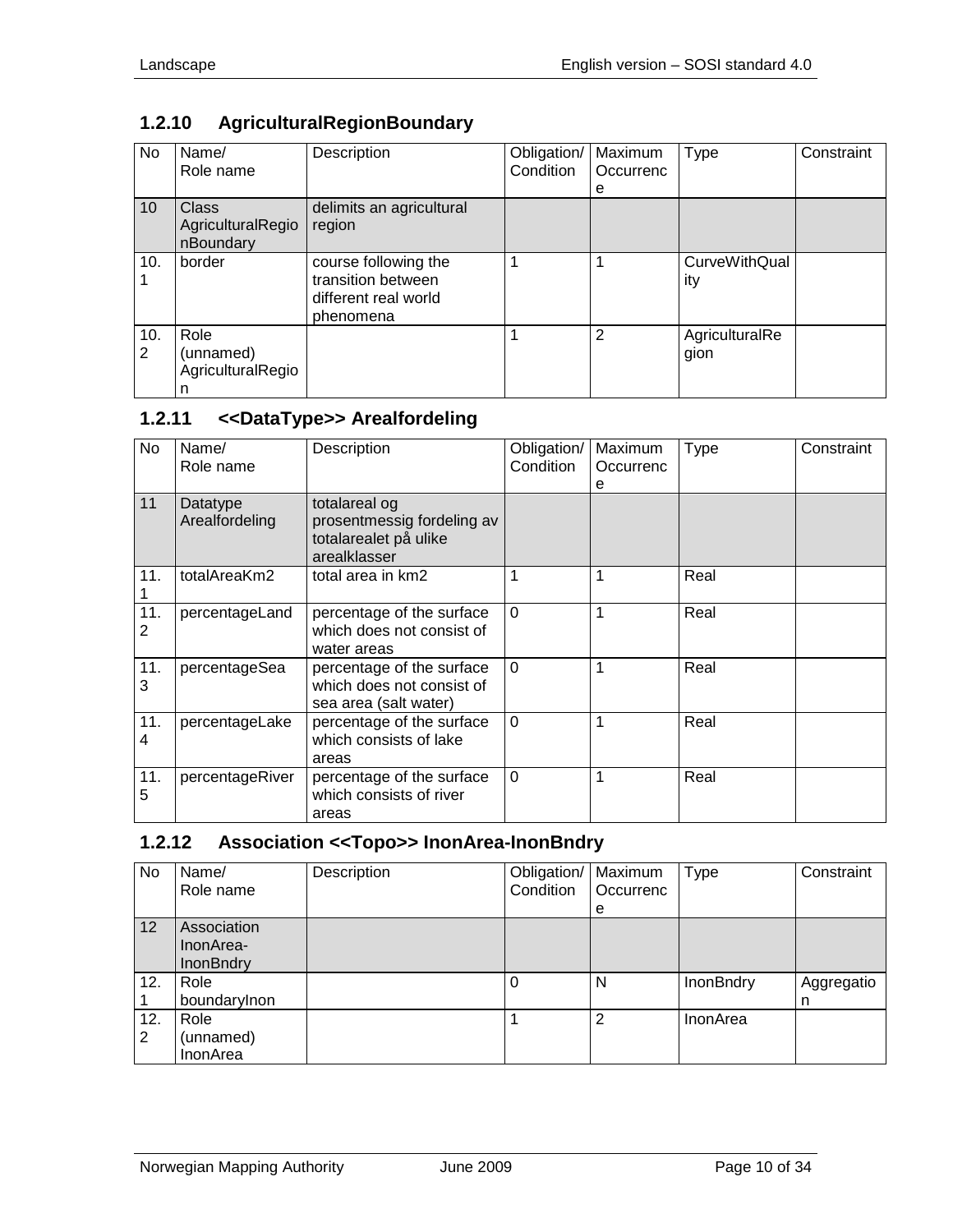# <span id="page-10-0"></span>**1.2.13 Association <<Topo>> CultivLandArea -CultivLandBndry**

| No       | Name/<br>Role name                                 | Description | Obligation/<br>Condition | Maximum<br>Occurrenc<br>е | Type                | Constraint      |
|----------|----------------------------------------------------|-------------|--------------------------|---------------------------|---------------------|-----------------|
| 13       | Association<br>CultivLandArea -<br>CultivLandBndry |             |                          |                           |                     |                 |
| 13.      | Role<br>boundaryCultivLa<br>nd                     |             | 0                        | N                         | CultivLandBnd<br>ry | Aggregatio<br>n |
| 13.<br>2 | Role<br>(unnamed)<br>CultivLandArea                |             |                          | 2                         | CultivLandAre<br>a  |                 |

## <span id="page-10-1"></span>**1.2.14 Association <<Topo>> LandscapeRegion - LandscapeRegionBoundary**

| No       | Name/<br>Role name                                                    | Description | Obligation/<br>Condition | Maximum<br>Occurrenc<br>е | <b>Type</b>                 | Constraint      |
|----------|-----------------------------------------------------------------------|-------------|--------------------------|---------------------------|-----------------------------|-----------------|
| 14       | Association<br>LandscapeRegio<br>$n -$<br>LandscapeRegio<br>nBoundary |             |                          |                           |                             |                 |
| 14.      | Role<br>boundaryLandsc<br>apeRegion                                   |             | 0                        | N                         | LandscapeReg<br>ionBoundary | Aggregatio<br>n |
| 14.<br>2 | Role<br>(unnamed)<br>LandscapeRegio<br>n                              |             |                          | 2                         | LandscapeReg<br>ion         |                 |

## <span id="page-10-2"></span>**1.2.15 Association LandscapeRegion -LandscapeSubRegion**

| No       | Name/<br>Role name                                               | Description | Obligation/<br>Condition | Maximum<br>Occurrenc<br>е | Type                   | Constraint |
|----------|------------------------------------------------------------------|-------------|--------------------------|---------------------------|------------------------|------------|
| 15       | Association<br>LandscapeRegio<br>$n -$<br>LandscapeSubR<br>egion |             |                          |                           |                        |            |
| 15.      | Role<br>subRegion                                                |             | 1                        | N                         | LandscapeSub<br>Region |            |
| 15.<br>2 | Role<br>(unnamed)<br>LandscapeRegio<br>n                         |             | 1                        |                           | LandscapeReg<br>ion    |            |

#### <span id="page-10-3"></span>**1.2.16 Association <<Topo>> LandscapeRegion -NationalBoundary**

| No | Name/<br>Role name | <b>Description</b> | Obligation/   Maximum<br>Condition | <b>Occurrenc</b> | Type | Constraint |
|----|--------------------|--------------------|------------------------------------|------------------|------|------------|
|    |                    |                    |                                    |                  |      |            |
| 16 | Association        |                    |                                    |                  |      |            |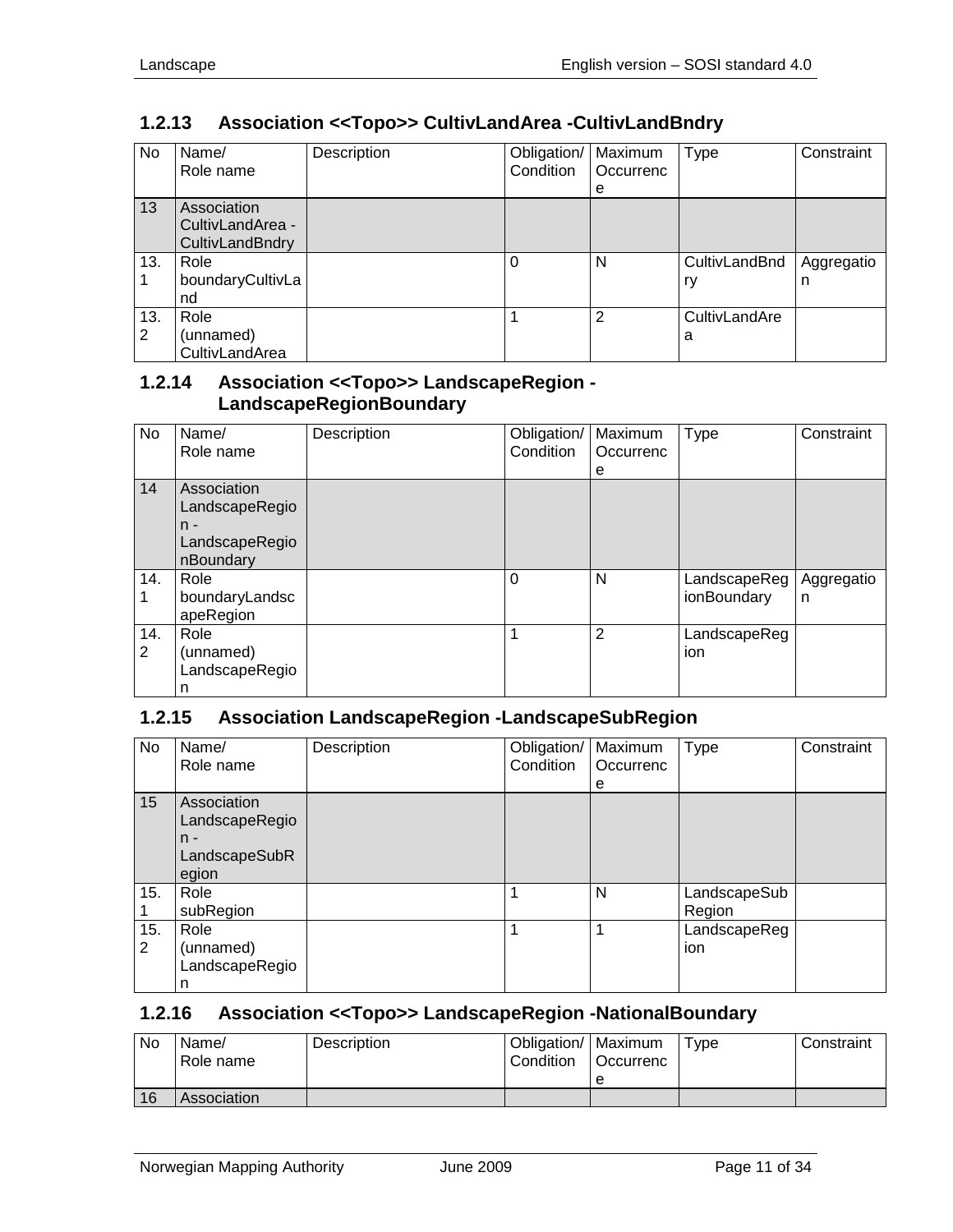|          | LandscapeRegio<br>$n -$<br>NationalBoundar |   |   |                      |                 |
|----------|--------------------------------------------|---|---|----------------------|-----------------|
| 16.      | Role<br>boundaryNationa                    | 0 | N | NationalBound<br>ary | Aggregatio<br>n |
| 16.<br>2 | Role<br>(unnamed)<br>LandscapeRegio<br>n   |   |   | LandscapeReg<br>ion  |                 |

#### <span id="page-11-0"></span>**1.2.17 Association <<Topo>> LandscapeSubRegion -NationalBoundary**

| No       | Name/<br>Role name                                                | Description | Obligation/<br>Condition | Maximum<br>Occurrenc<br>е | <b>Type</b>            | Constraint      |
|----------|-------------------------------------------------------------------|-------------|--------------------------|---------------------------|------------------------|-----------------|
| 17       | Association<br>LandscapeSubR<br>egion -<br><b>NationalBoundar</b> |             |                          |                           |                        |                 |
| 17.      | Role<br>boundaryNationa                                           |             | 0                        | N                         | NationalBound<br>ary   | Aggregatio<br>n |
| 17.<br>2 | Role<br>(unnamed)<br>LandscapeSubR<br>egion                       |             |                          |                           | LandscapeSub<br>Region |                 |

#### <span id="page-11-1"></span>**1.2.18 Association <<Topo>> AgriculturalRegion - AgriculturalRegionBoundary**

| No       | Name/<br>Role name                                                          | Description | Obligation/<br>Condition | Maximum<br>Occurrenc<br>е | Type                           | Constraint      |
|----------|-----------------------------------------------------------------------------|-------------|--------------------------|---------------------------|--------------------------------|-----------------|
| 18       | Association<br>AgriculturalRegio<br>$n -$<br>AgriculturalRegio<br>nBoundary |             |                          |                           |                                |                 |
| 18.      | Role<br>boundaryAgricult<br>uralRegion                                      |             | $\Omega$                 | N                         | AgriculturalRe<br>gionBoundary | Aggregatio<br>n |
| 18.<br>2 | Role<br>(unnamed)<br>AgriculturalRegio<br>n                                 |             | 1                        | $\overline{2}$            | AgriculturalRe<br>gion         |                 |

#### <span id="page-11-2"></span>**1.2.19 Association <<Topo>> LandscapeSubRegion - LandscapeSubRegionBoundary**

| No | Name/<br>Role name           | Description | Obligation/   Maximum<br>Condition | <b>Occurrenc</b><br>e | Tvpe | Constraint |
|----|------------------------------|-------------|------------------------------------|-----------------------|------|------------|
| 19 | Association<br>LandscapeSubR |             |                                    |                       |      |            |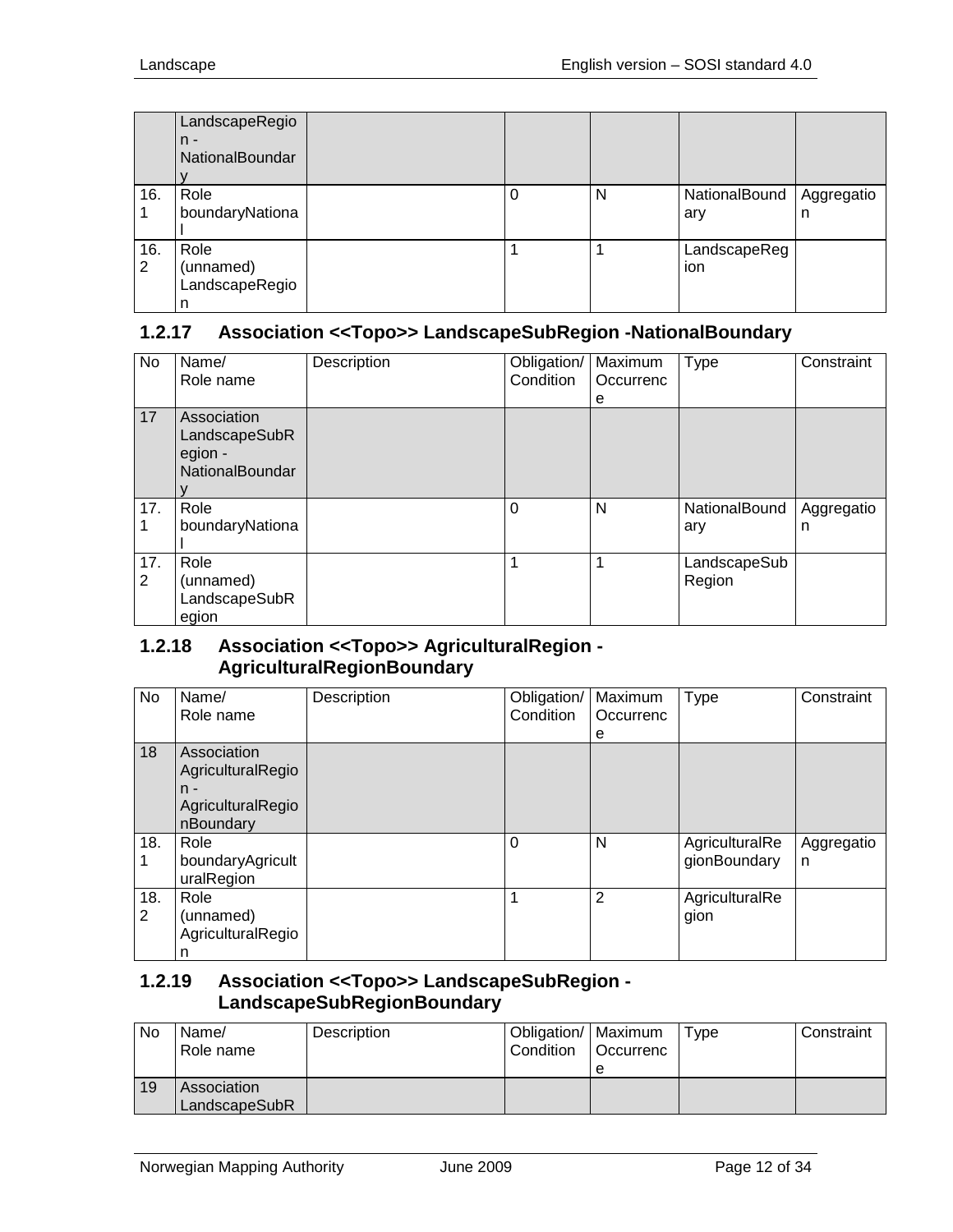|          | egion -<br>LandscapeSubR<br>egionBoundary   |  |   |                                        |            |
|----------|---------------------------------------------|--|---|----------------------------------------|------------|
| 19.      | Role<br>boundaryLandsc<br>apeSubRegion      |  | N | LandscapeSub<br>RegionBounda   n<br>rv | Aggregatio |
| 19.<br>2 | Role<br>(unnamed)<br>LandscapeSubR<br>egion |  | 2 | LandscapeSub<br>Region                 |            |

## <span id="page-12-0"></span>**1.2.20 Association LandscapeSubRegion -AgriculturalRegion**

| No       | Name/<br>Role name                                                | Description | Obligation/<br>Condition | Maximum<br>Occurrenc<br>е | Type                   | Constraint      |
|----------|-------------------------------------------------------------------|-------------|--------------------------|---------------------------|------------------------|-----------------|
| 20       | Association<br>LandscapeSubR<br>egion -<br>AgriculturalRegio<br>n |             |                          |                           |                        |                 |
| 20.<br>1 | Role<br>(unnamed)<br>AgriculturalRegio<br>n                       |             | 1                        | 1                         | AgriculturalRe<br>gion | Aggregatio<br>n |
| 20.<br>2 | Role<br>(unnamed)<br>LandscapeSubR<br>egion                       |             | 1                        | 1                         | LandscapeSub<br>Region |                 |

## <span id="page-12-1"></span>**1.2.21 Association AgriculturalRegion -LandscapeSubRegion**

| No       | Name/<br>Role name                                                  | Description | Obligation/<br>Condition | Maximum<br>Occurrenc<br>е | <b>Type</b>            | Constraint |
|----------|---------------------------------------------------------------------|-------------|--------------------------|---------------------------|------------------------|------------|
| 21       | Association<br>AgriculturalRegio<br>$n -$<br>LandscapeSubR<br>egion |             |                          |                           |                        |            |
| 21.      | Role<br>subRegion                                                   |             |                          | N                         | LandscapeSub<br>Region |            |
| 21.<br>2 | Role<br>(unnamed)<br>AgriculturalRegio<br>n                         |             |                          |                           | AgriculturalRe<br>gion |            |

#### <span id="page-12-2"></span>**1.2.22 Association AgriculturalRegion -LandscapeRegion**

| No | Name/<br>Role name                                          | Description | Obligation/   Maximum<br>Condition | Occurrenc<br>е | Type | Constraint |
|----|-------------------------------------------------------------|-------------|------------------------------------|----------------|------|------------|
| 22 | Association<br>AgriculturalRegio<br>$n -$<br>LandscapeRegio |             |                                    |                |      |            |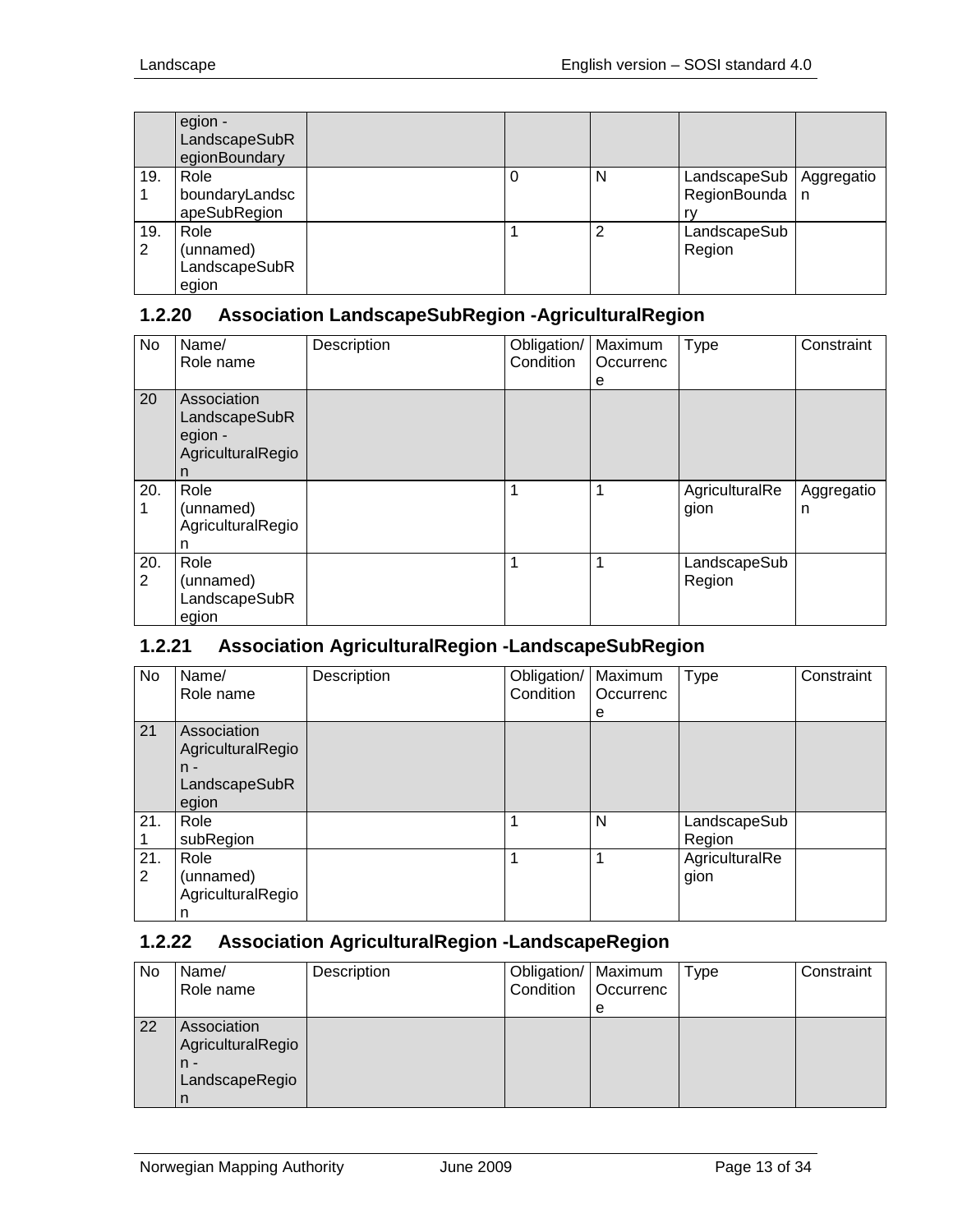| 22. | Role              |  | N        | LandscapeReg   |
|-----|-------------------|--|----------|----------------|
|     | region            |  |          | ion            |
| 22. | Role              |  | <u>_</u> | AgriculturalRe |
| 2   | (unnamed)         |  |          | gion           |
|     | AgriculturalRegio |  |          |                |
|     |                   |  |          |                |

## <span id="page-13-0"></span>**1.2.23 Association <<Topo>> NationalBoundary-AgriculturalRegion**

| <b>No</b> | Name/<br>Role name                                                    | Description | Obligation/<br>Condition | Maximum<br>Occurrenc<br>е | Type                   | Constraint      |
|-----------|-----------------------------------------------------------------------|-------------|--------------------------|---------------------------|------------------------|-----------------|
| 23        | Association<br><b>NationalBoundar</b><br>y-<br>AgriculturalRegio<br>n |             |                          |                           |                        |                 |
| 23.       | Role<br>(unnamed)<br>AgriculturalRegio<br>n                           |             | 1                        | 1                         | AgriculturalRe<br>gion |                 |
| 23.<br>2  | Role<br>boundaryNationa                                               |             | $\Omega$                 | N                         | NationalBound<br>ary   | Aggregatio<br>n |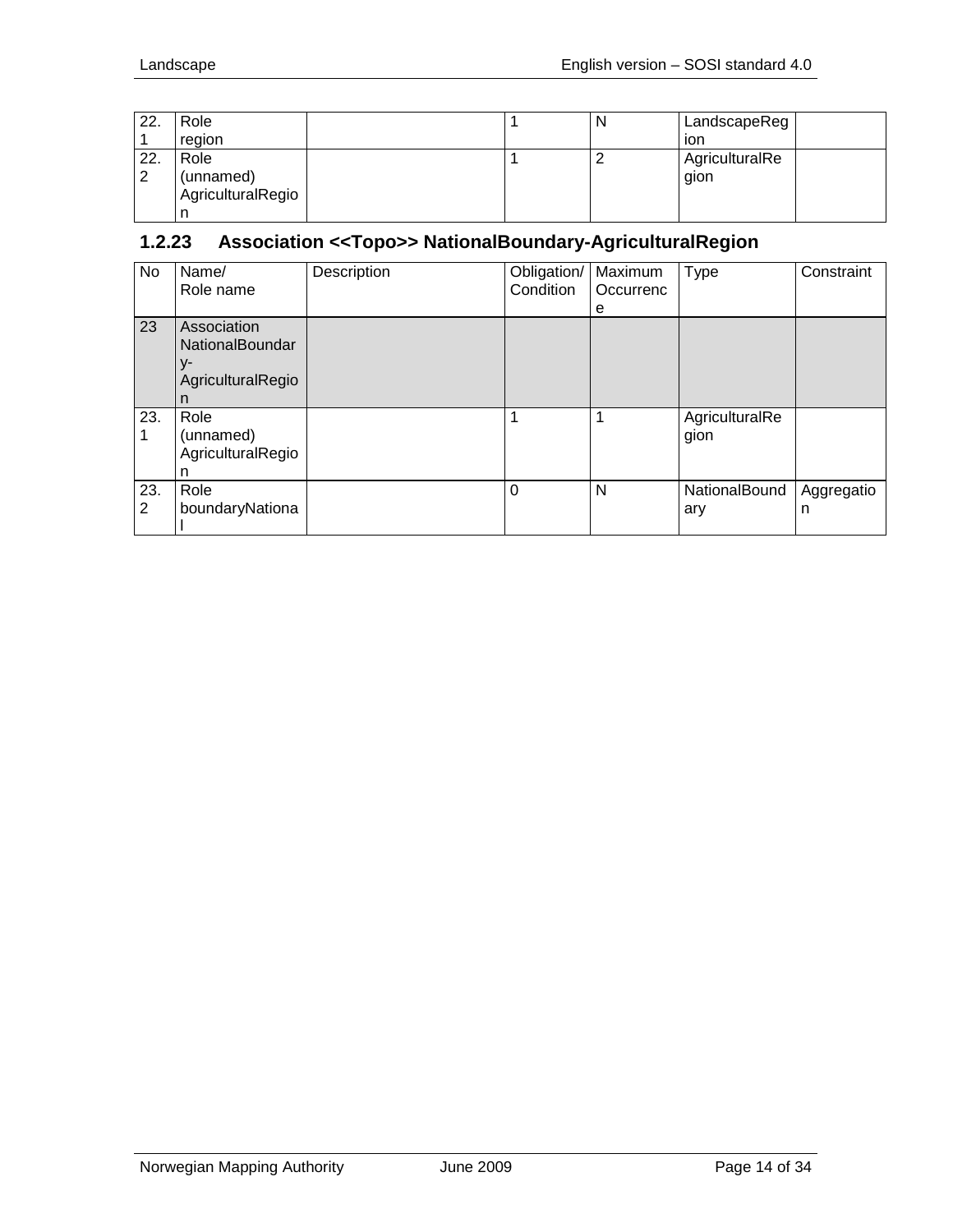#### **1.2.24 CodeLists**

#### **1.2.24.1 <<CodeList>> BotanicalEcologicalInterest**

| Nr  | Code name                         | Definition/Description | Code |
|-----|-----------------------------------|------------------------|------|
|     | CodeList                          |                        |      |
|     | BotanicalEcologicalInterest       |                        |      |
| 1.1 | Very interesting                  |                        |      |
| 1.2 | Interesting                       |                        |      |
| 1.3 | Of little interest                |                        |      |
| 1.4 | Interesting following restoration |                        |      |

#### **1.2.24.2 <<CodeList>> LandscapeUseDegree**

<span id="page-14-0"></span>

| Nr             | Code name          | Definition/Description | Code |
|----------------|--------------------|------------------------|------|
| $\overline{2}$ | CodeList           |                        |      |
|                | LandscapeUseDegree |                        |      |
| 2.1            | In use k           |                        |      |
| 2.2            | In partial use     |                        |      |
| 2.3            | Not in use         |                        |      |

#### <span id="page-14-1"></span>**1.2.24.3 <<CodeList>> MainCategoryLandscape**

| Nr             | Code name                        | Definition/Description       | Code |
|----------------|----------------------------------|------------------------------|------|
| $\overline{3}$ | CodeList                         |                              |      |
|                | MainCategoryLandscape            |                              |      |
| 3.1            | Representative/typical landscape |                              |      |
| 3.2            | ??Distinctive/Characteristic     |                              |      |
|                | l landscapes                     |                              |      |
| 3.3            | Diversity in landscape           | Stor artsrikdom og variasjon |      |

#### <span id="page-14-2"></span>**1.2.24.4 <<CodeList>> ??NaturalAreas**

<span id="page-14-4"></span><span id="page-14-3"></span>

| Nr         | ode name.       | Definition/Description               | Code |
|------------|-----------------|--------------------------------------|------|
| <u>  4</u> | CodeList        |                                      |      |
|            | ??NaturalAreas  |                                      |      |
| $-4.$      | Wilderness area | FF<br>- 5 km from human intervention |      |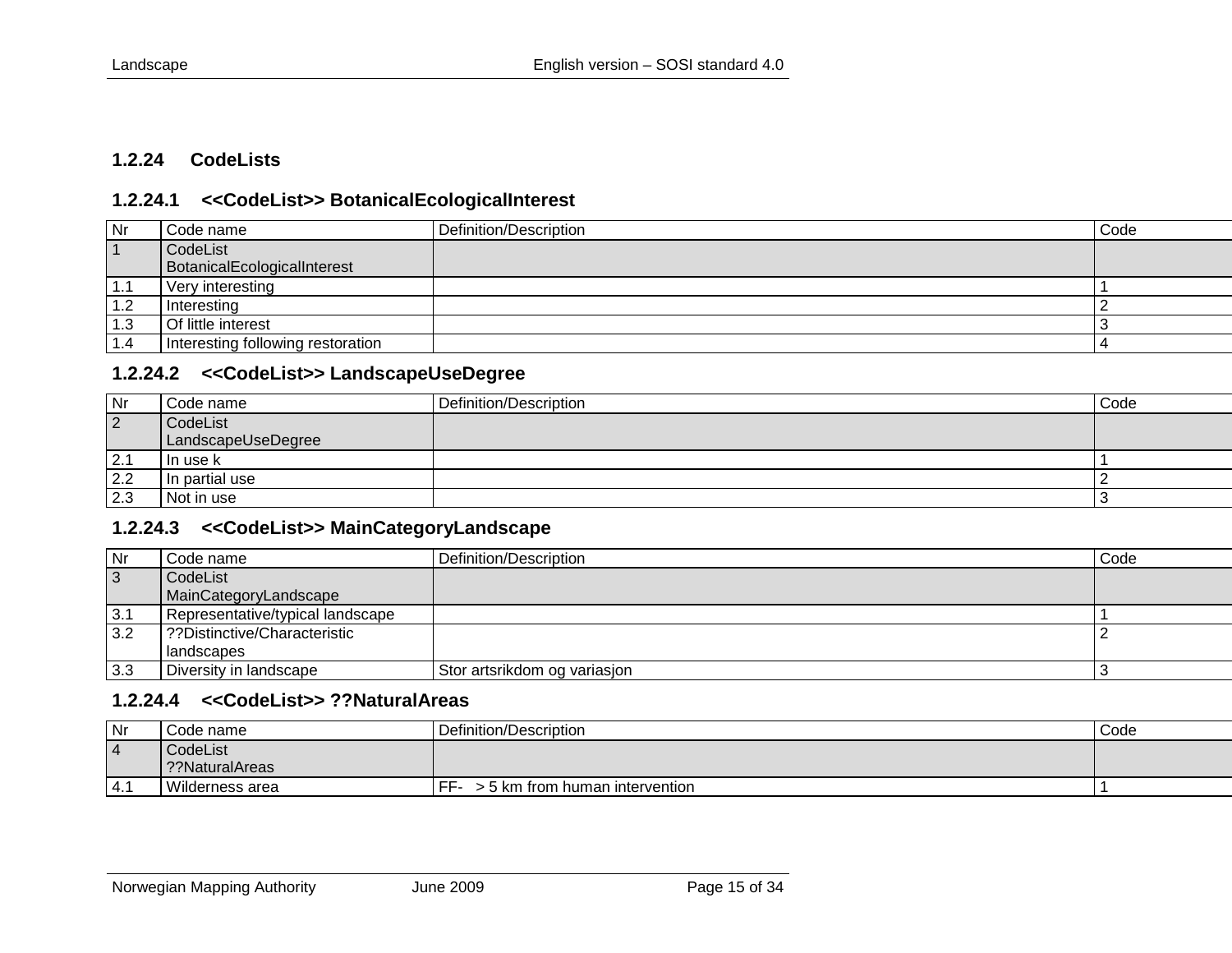| רי ו<br>ے.4               | rvention-free area<br>-Inter          | intervention<br>human<br>$\sim$<br>trom<br><b>NI</b> | . . |
|---------------------------|---------------------------------------|------------------------------------------------------|-----|
| $\Lambda$ $\Omega$<br>4.ა | Intervention-free area 2              | <b>Intervention</b><br>trom<br>human<br>، kn         |     |
| 4.4                       | , intervention<br>(human<br>Area near | intervention<br>trom<br>km<br>υ.ο                    |     |

#### **1.2.24.5 <<CodeList>> LandscapeClassification**

| Nr              | Code name               | Definition/Description | Code |
|-----------------|-------------------------|------------------------|------|
| $5\overline{)}$ | CodeList                |                        |      |
|                 | LandscapeClassification |                        |      |
| 5.1             | Particularly valuable   |                        |      |
| 5.2             | Areas of great value    |                        |      |
| 5.3             | Not in use              |                        |      |

#### **1.2.24.6 <<CodeList>> CulturalInterest**

| $\mathsf{N}$ r | Code name          | Definition/Description | Code |
|----------------|--------------------|------------------------|------|
| 6              | CodeList           |                        |      |
|                | CulturalInterest   |                        |      |
| 6.1            | Very interesting   |                        |      |
| 6.2            | Interesting        |                        |      |
| 6.3            | Of little interest |                        |      |

#### <span id="page-15-0"></span>**1.2.24.7 <<CodeList>> LandscapePriority**

| Nr             | Code name         | Definition/Description | Code |
|----------------|-------------------|------------------------|------|
| $\overline{7}$ | CodeList          |                        |      |
|                | LandscapePriority |                        |      |
| 7.1            | Large             |                        |      |
| 7.2            | Medium            |                        |      |
| 7.3            | Small             |                        |      |

## <span id="page-15-1"></span>**1.2.24.8 <<CodeList>> ??ReferansesystemForLandskapRegioner**

<span id="page-15-3"></span><span id="page-15-2"></span>

| l Nr | Code name          | Definition/Description                                                                                                          | Code |
|------|--------------------|---------------------------------------------------------------------------------------------------------------------------------|------|
| 8    | CodeList           | inndeling av et landskapsområde i landskapsregioner som er geografiske enheter av store                                         |      |
|      |                    | [??ReferansesystemForLandskapRegi   områder der totalinntrykket av overordnede drag i landskapet virker samlende og skiller seg |      |
|      | i oner             | fra tilgrensede områder.                                                                                                        |      |
| 8.1  | The Skagerak coast |                                                                                                                                 |      |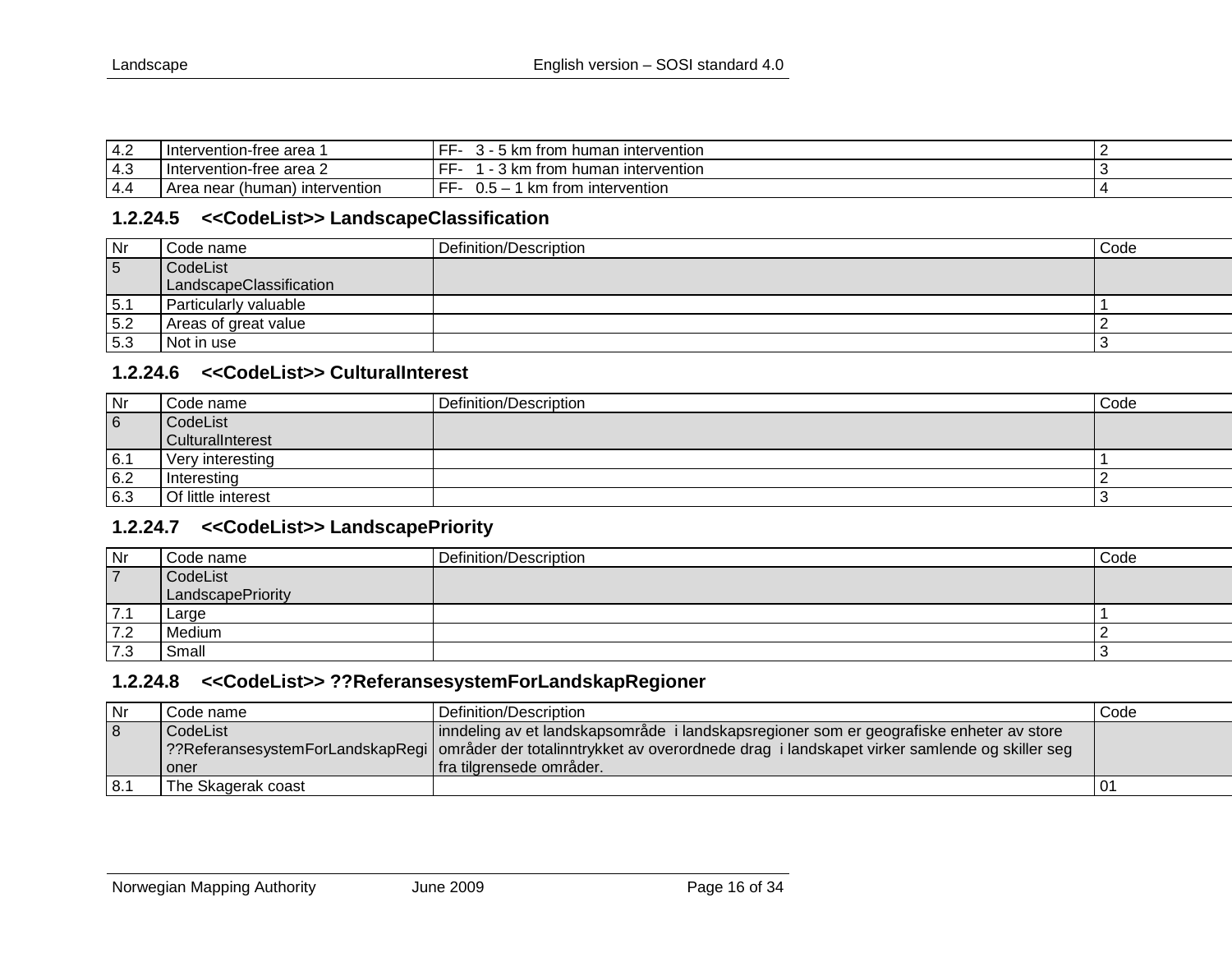| 8.2  | The Oslo fjord                       |                                                  | $\overline{02}$ |
|------|--------------------------------------|--------------------------------------------------|-----------------|
| 8.3  | The clayey soil communities of       |                                                  | 03              |
|      | Eastern Norway                       |                                                  |                 |
| 8.4  | Lowland long valleys in TE, BU, VF   | Låglandsdalføra i Telemark, Buskerud og Vestfold | 04              |
| 8.5  | The forest and moor communities of   |                                                  | $\overline{05}$ |
|      | Southern Norway                      |                                                  |                 |
| 8.6  | Dalsland                             |                                                  | 06              |
| 8.7  | The forest regions of Eastern Norway |                                                  | $\overline{07}$ |
| 8.8  | The lake and Silurian communities of |                                                  | 08              |
|      | Eastern Norway                       |                                                  |                 |
| 8.9  | The eastern valleys                  |                                                  | 09              |
| 8.10 | Lower valley communities of eastern  |                                                  | 10              |
|      | Norway                               |                                                  |                 |
| 8.11 | Upper valley and mountain            | Øvre Dal- og Fjellbygder i Oppland og Buskerud   | 11              |
|      | communities of OP and BU             |                                                  |                 |
| 8.12 | Valley and mountain communities in   |                                                  | 12              |
|      | Telemark and Agder                   |                                                  |                 |
| 8.13 | The plateau communities of Sør-      |                                                  | 13              |
|      | <b>Trøndelag and Hedmark</b>         |                                                  |                 |
| 8.14 | The alpine forests of southern       |                                                  | 14              |
|      | Norway                               |                                                  |                 |
| 8.15 | The foothills of southern Norway     |                                                  | 15              |
| 8.16 | The high mountains of southern       |                                                  | 16              |
|      | Norway                               |                                                  |                 |
| 8.17 | The lowland communities of eastern   |                                                  | 17              |
|      | Norway and Trøndelag                 |                                                  |                 |
| 8.18 | The moor communities of Dalane and   |                                                  | 18              |
|      | Jæren                                |                                                  |                 |
| 8.19 | Jæren and Lista                      |                                                  | 19              |
| 8.20 | The coastal communities of western   |                                                  | 20              |
|      | Norway                               |                                                  |                 |
| 8.21 | Outer fjord communities of western   |                                                  | 21              |
|      | Norway                               |                                                  |                 |
| 8.22 | Middle communities of western        |                                                  | 22              |
|      | Norway                               |                                                  |                 |
| 8.23 | Inner communities of western Norway  |                                                  | 23              |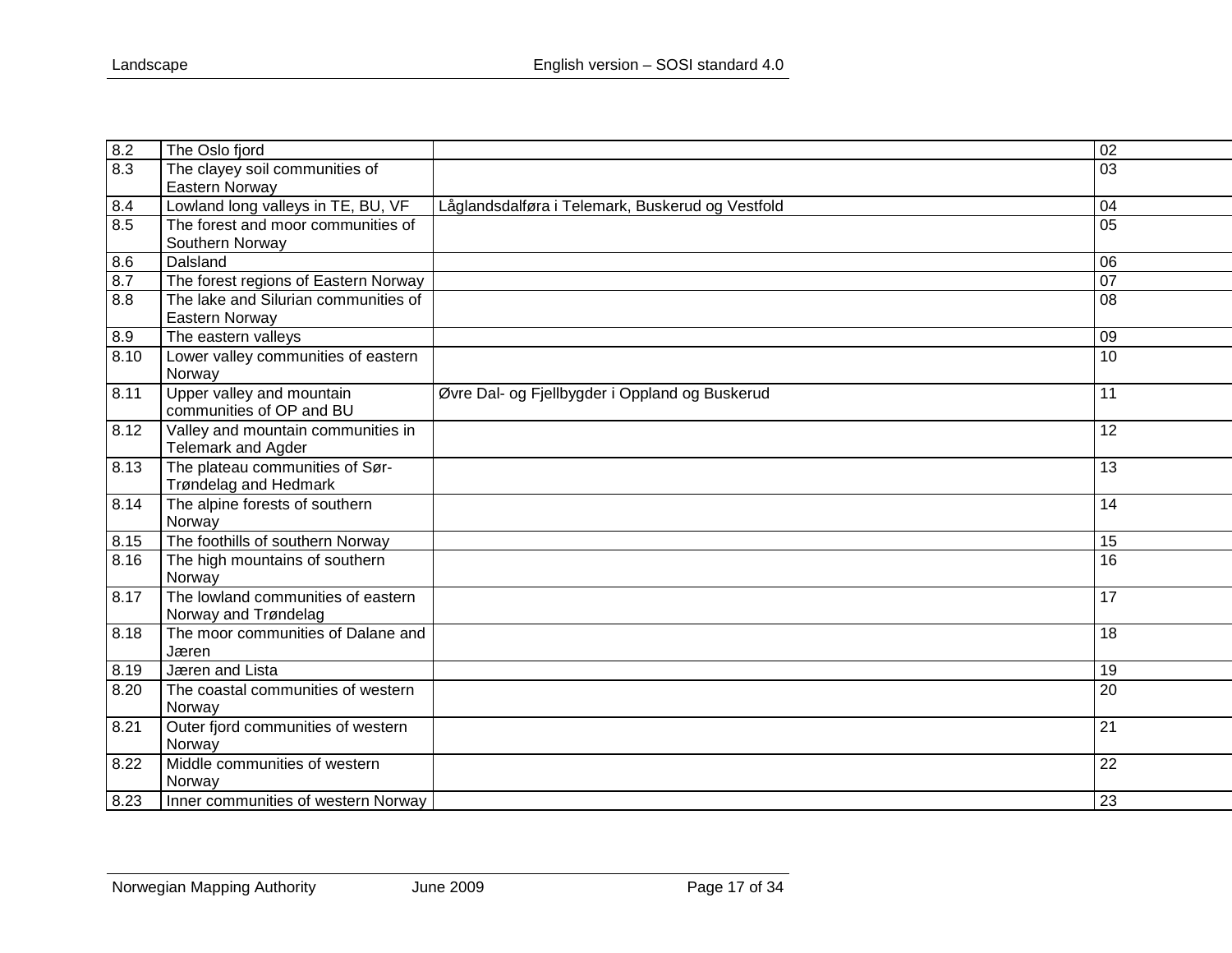| 8.24 | The coastal communities of<br>Nordmøre and Trøndelag | 24 |
|------|------------------------------------------------------|----|
| 8.25 | The fjord communities of Møre and<br>Trøndelag       | 25 |
| 8.26 | The farming communities by the<br>Trondheim fjord    | 26 |
| 8.27 | The mountain and valley communities<br>of Trøndelag  | 27 |
| 8.28 | The inland and forest communities of<br>N-Trøndelag  | 28 |
| 8.29 | The coastal communities of<br>Helgeland and Salten   | 29 |
| 8.30 | Nordlandsværran                                      | 30 |
| 8.31 | Lofoten and Vesterålen                               | 31 |
| 8.32 | The fjord communities of Nordland<br>and Troms       | 32 |
| 8.33 | The inland communities of Nordland                   | 33 |
| 8.34 | Inner communities of Troms                           | 34 |
| 8.35 | The foothills of Nordland and Troms                  | 35 |
| 8.36 | The alpine regions of Nordland and<br>Troms          | 36 |
| 8.37 | The coastal communities of Troms                     | 37 |
| 8.38 | The coastal communities of western<br>Finnmark       | 38 |
| 8.39 | The coastal communities of eastern<br>Finnmark       | 39 |
| 8.40 | The fjord communities of Finnmark                    | 40 |
| 8.41 | The valley communities of Finnmark                   | 41 |
| 8.42 | Pasvik                                               | 42 |
| 8.43 | The Finnmark plateau                                 | 43 |
| 8.44 | Gaissane i Finnmark                                  | 44 |
| 8.45 | The Varanger peninsula                               | 45 |

# **1.2.24.9 <<CodeList>> ??ReferansesystemForLandskapUReg**

<span id="page-17-0"></span>

| ,,,,,,,,,,<br>11 IC |  | l Nr | name<br>$\sim$ $\sim$ | -<br>Description<br>lunıtı∩n/l<br>Dι | Code |
|---------------------|--|------|-----------------------|--------------------------------------|------|
|---------------------|--|------|-----------------------|--------------------------------------|------|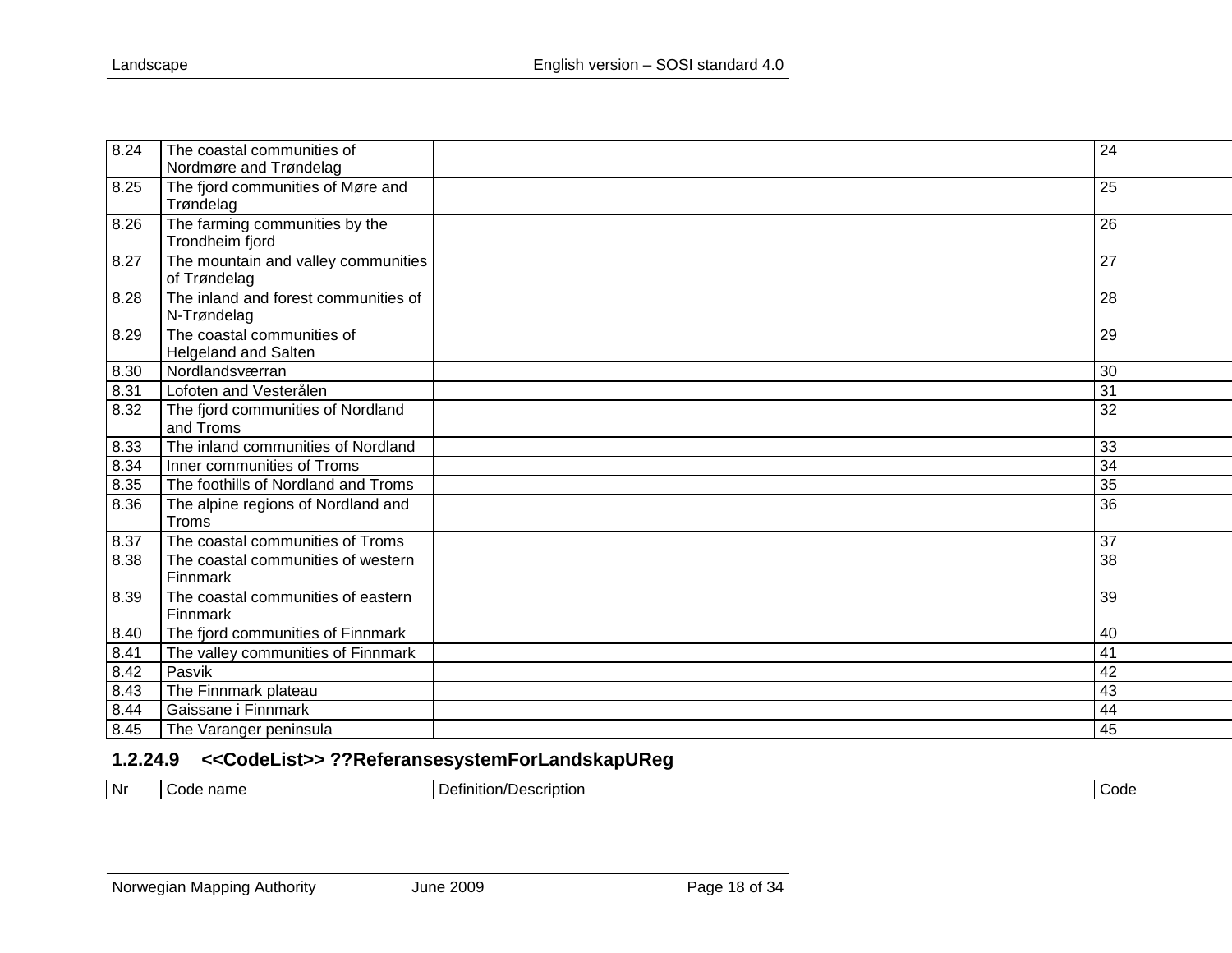| $\overline{9}$ | CodeList                              | unike koder for landskapsunderregioner                                             |       |
|----------------|---------------------------------------|------------------------------------------------------------------------------------|-------|
|                | ??ReferansesystemForLandskapURe       | Merknad: Koden er bygd opp av regionsnummer og et fortløpende nummer innenfor hver |       |
|                | g                                     | region. I alt er 446 underregioner definert fordelt på 45 landskapsregioner.       |       |
| 9.1            | The Lyngdal fjords                    |                                                                                    | 01.01 |
| 9.2            | The coast of southern Norway          |                                                                                    | 01.02 |
| 9.3            | The Grenland fjord                    |                                                                                    | 01.03 |
| 9.4            | The farming communities on the        |                                                                                    | 01.04 |
|                | outer side of the moraine             |                                                                                    |       |
| 9.5            | Outer Oslo fjord                      |                                                                                    | 01.05 |
| 9.6            | Middle Oslo fjord                     |                                                                                    | 02.01 |
| 9.7            | Drammensfjorden/Drøbaksundet          |                                                                                    | 02.02 |
| 9.8            | Inner Oslo fjord                      |                                                                                    | 02.03 |
| 9.9            | Farming and forest communities of     |                                                                                    | 03.01 |
|                | inner Vestfold                        |                                                                                    |       |
| 9.10           | The flatland communities of Vestfold  |                                                                                    | 03.02 |
| 9.11           | The Østfold moraine                   |                                                                                    | 03.03 |
| 9.12           | The moraine lakes of Østfold          |                                                                                    | 03.04 |
| 9.13           | The rural flatland communities of     |                                                                                    | 03.05 |
|                | Follo and inner Østfold               |                                                                                    |       |
| 9.14           | Communities along Øyern               |                                                                                    | 03.06 |
| 9.15           | Høland                                |                                                                                    | 03.07 |
| 9.16           | Romerike                              |                                                                                    | 03.08 |
| 9.17           | Odalen                                |                                                                                    | 03.09 |
| 9.18           | Skien/Porsgrunn                       |                                                                                    | 04.01 |
| 9.19           | Fruit and grain communities along the |                                                                                    | 04.02 |
|                | Telemark watercourse                  |                                                                                    |       |
| 9.20           | Lågendalen                            |                                                                                    | 04.03 |
| 9.21           | Skoger and Sandedalen                 |                                                                                    | 04.04 |
| 9.22           | Drammensdalen/Modum                   |                                                                                    | 04.05 |
| 9.23           | Lierdalen                             |                                                                                    | 04.06 |
| 9.24           | Forest and moor communities in        |                                                                                    | 05.01 |
|                | Vest-Agder                            |                                                                                    |       |
| 9.25           | Knabendalen                           |                                                                                    | 05.02 |
| 9.26           | Aseral                                |                                                                                    | 05.03 |
| 9.27           | Farming communities near the Aust-    |                                                                                    | 05.04 |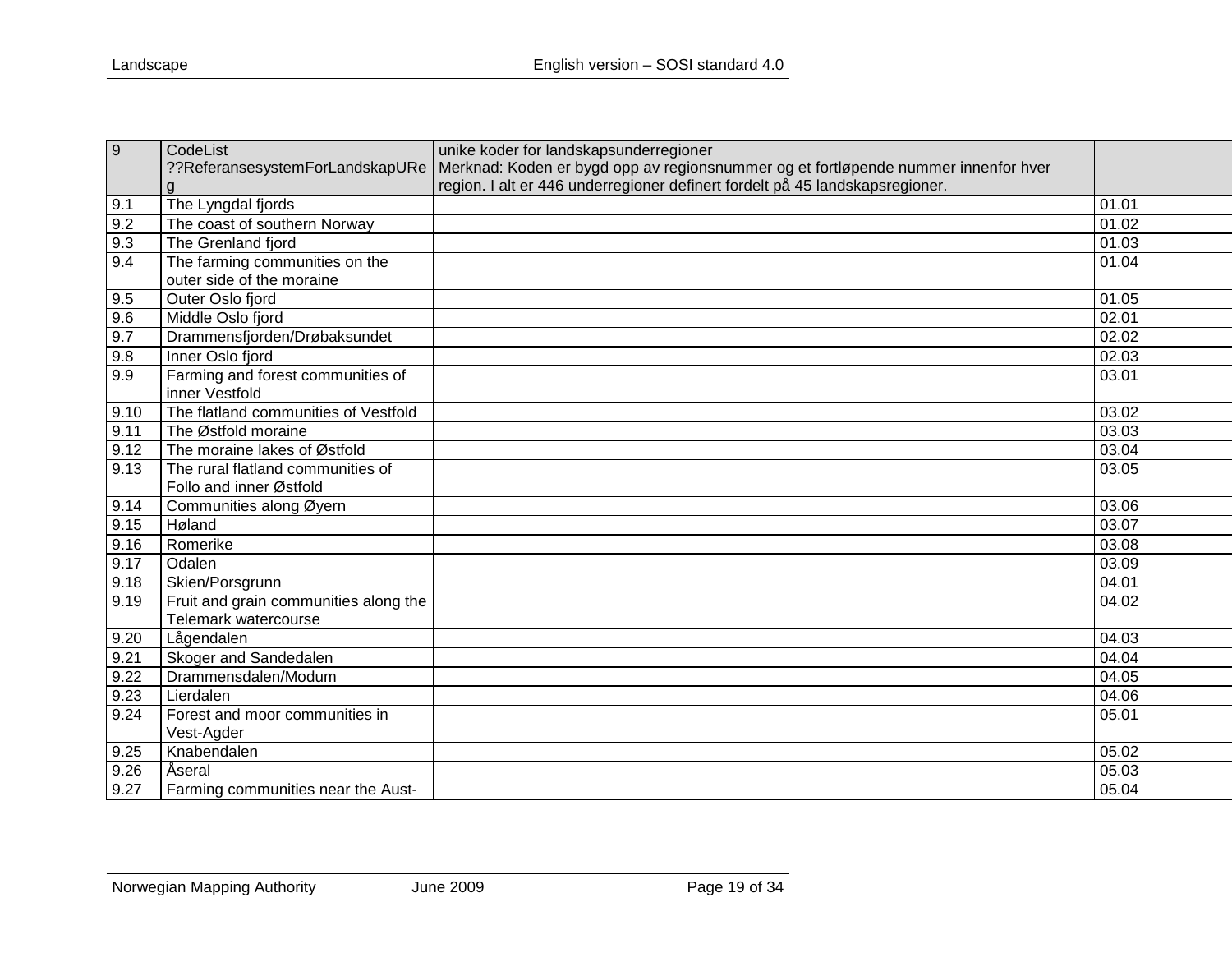|      | Agder coast                         |       |
|------|-------------------------------------|-------|
| 9.28 | The forest and moor communities of  | 05.05 |
|      | Southern Norway and Telemark        |       |
| 9.29 | Forest communities along the Halden | 06.01 |
|      | watercourse and the Stora Le        |       |
| 9.30 | Siljan/Farris                       | 07.01 |
| 9.31 | The hill country of inner Vestfold  | 07.02 |
| 9.32 | Uvdalsheia/Seljordsheia             | 07.03 |
| 9.33 | Reskjem                             | 07.04 |
| 9.34 | Meheia/Skrim/Sauheradfjella         | 07.05 |
| 9.35 | Eikern                              | 07.06 |
| 9.36 | Follsjå/Hovinheia                   | 07.07 |
| 9.37 | Lyngdal/Holtefjell                  | 07.08 |
| 9.38 | Finnemarka                          | 07.09 |
| 9.39 | Fjella i Østfold                    | 07.10 |
| 9.40 | Forest communities in Hobøl/Våler   | 07.11 |
| 9.41 | Østmarka                            | 07.12 |
| 9.42 | Varsjømarka                         | 07.13 |
| 9.43 | Setskog/Rømskog                     | 07.14 |
| 9.44 | Mangen                              | 07.15 |
| 9.45 | Eidskog and Magnor                  | 07.16 |
| 9.46 | Holleia/Vikerfjell                  | 07.17 |
| 9.47 | Vassfaret                           | 07.18 |
| 9.48 | Veståsen                            | 07.19 |
| 9.49 | Totenåsen/Nordmarka                 | 07.20 |
| 9.50 | Vardalsåsen                         | 07.21 |
| 9.51 | Lower communities by Mjøsa          | 07.22 |
| 9.52 | Solør/Odalskjølen                   | 07.23 |
| 9.53 | The hill communities of Hedemarken  | 07.24 |
| 9.54 | Finnskogen                          | 07.25 |
| 9.55 | The forest communities of Elverum   | 07.26 |
|      | and Trysil                          |       |
| 9.56 | Tyrifjorden                         | 08.01 |
| 9.57 | Lunner/Gran                         | 08.02 |
| 9.58 | Randsfjorden                        | 08.03 |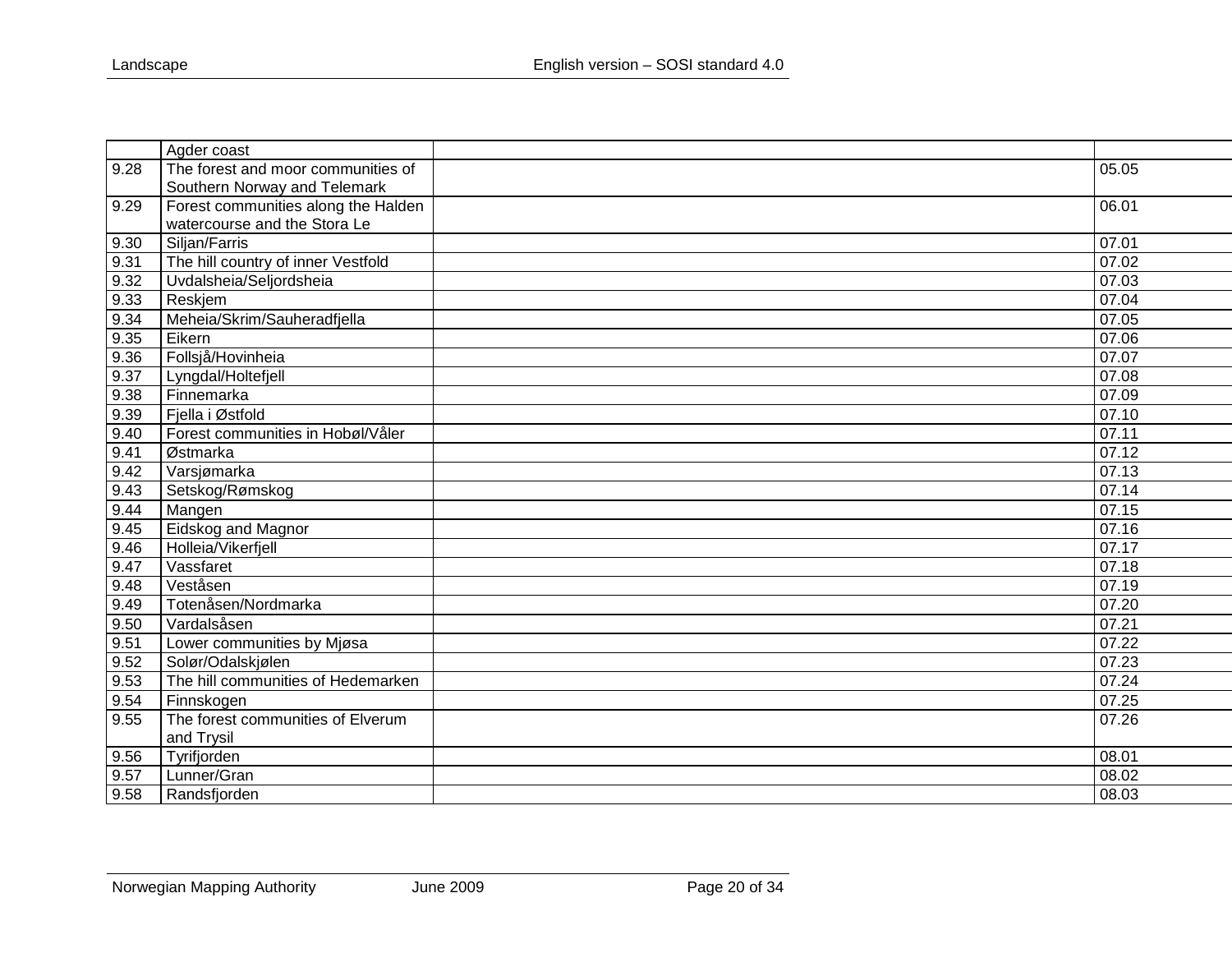| 9.59 | The farming communities of Toten | 08.04 |
|------|----------------------------------|-------|
|      | and Hedemarken                   |       |
| 9.60 | Vardal-Snertingdal               | 08.05 |
| 9.61 | Upper communities by Mjøsa       | 08.06 |
| 9.62 | Sør-Østerdal                     | 09.01 |
| 9.63 | Rendalen                         | 09.02 |
| 9.64 | Osen                             | 09.03 |
| 9.65 | Valley communities in Trysil and | 09.04 |
|      | Engerdal                         |       |
| 9.66 | Ljørdalen                        | 09.05 |
| 9.67 | Midt Østerdalen                  | 09.06 |
| 9.68 | Atna                             | 09.07 |
| 9.69 | Folldal                          | 09.08 |
| 9.70 | Tylldalen/Ulset                  | 09.09 |
| 9.71 | Nord Østerdalen                  | 09.10 |
| 9.72 | Numedal                          | 10.01 |
| 9.73 | Krøderen                         | 10.02 |
| 9.74 | Nedre Hallingdal                 | 10.03 |
| 9.75 | Begnadalen                       | 10.04 |
| 9.76 | Nedre Etnedal/Dokka              | 10.05 |
| 9.77 | Solør                            | 10.06 |
| 9.78 | Gudbrandsdalen                   | 10.07 |
| 9.79 | Tessungdalen/Breisetdalen        | 11.01 |
| 9.80 | Uvdal                            | 11.02 |
| 9.81 | Eggedal                          | 11.03 |
| 9.82 | Øvre Hallingdal                  | 11.04 |
| 9.83 | Hemsedal                         | 11.05 |
| 9.84 | Hedalen                          | 11.06 |
| 9.85 | Vang                             | 11.07 |
| 9.86 | Slidre                           | 11.08 |
| 9.87 | Øvre Etnedal                     | 11.09 |
| 9.88 | Torpa                            | 11.10 |
| 9.89 | Espedalen/Østre Gausdal          | 11.11 |
| 9.90 | Skabu                            | 11.12 |
| 9.91 | Ottadalen/Heidalen               | 11.13 |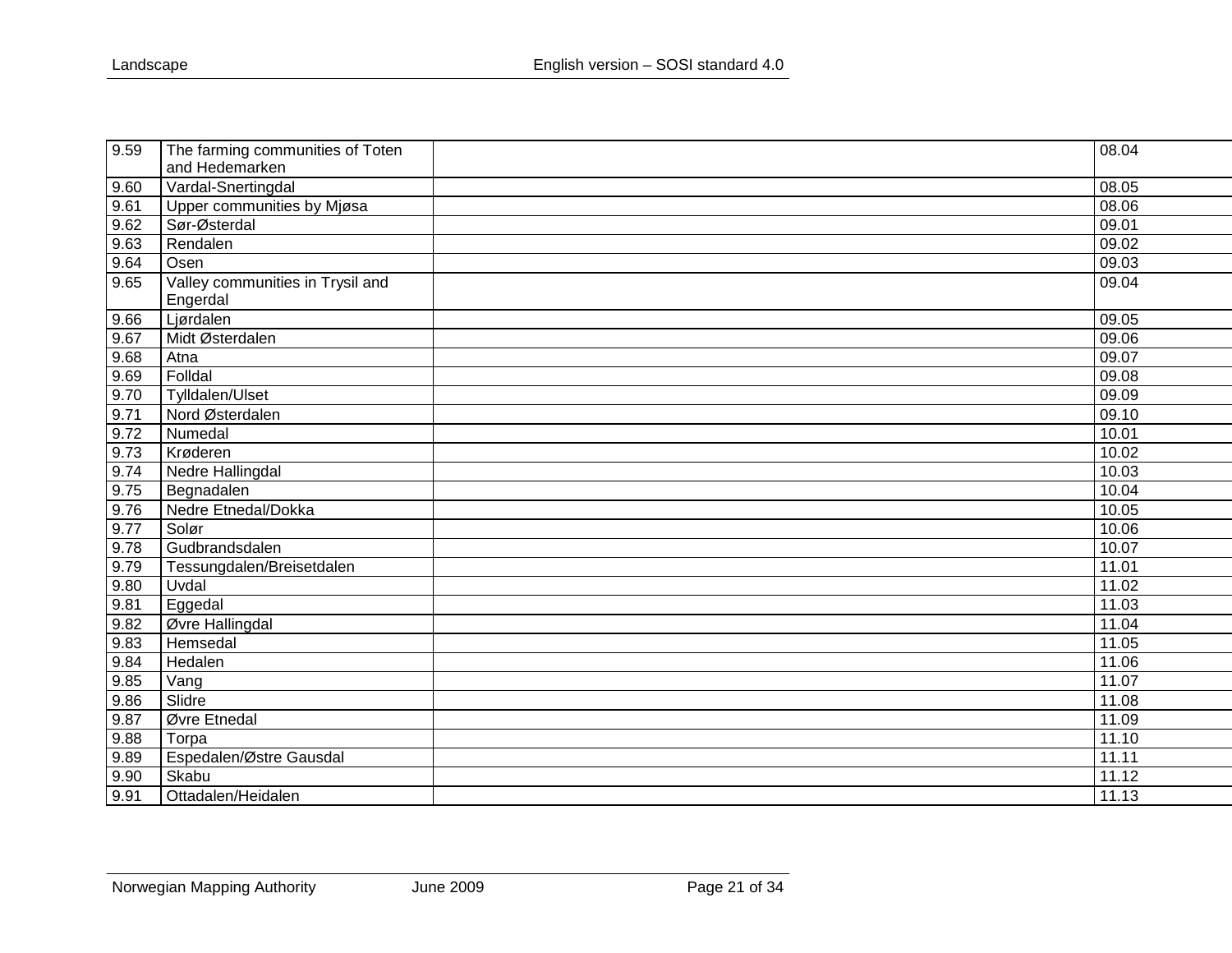| 9.92  | Bøverdalen                                | 11.14 |
|-------|-------------------------------------------|-------|
| 9.93  | Skjåk                                     | 11.15 |
| 9.94  | Dovre and Lesja                           | 11.16 |
| 9.95  | Setesdal                                  | 12.01 |
| 9.96  | Tovdal/Gjøvdal                            | 12.02 |
| 9.97  | Fyresvatn                                 | 12.03 |
| 9.98  | Nisser/Vråvatnet                          | 12.04 |
| 9.99  | Skafså/Veum                               | 12.05 |
| 9.100 | Vestvatna                                 | 12.06 |
| 9.101 | <b>Bykle</b>                              | 12.07 |
| 9.102 | Vinje/Mo                                  | 12.08 |
| 9.103 | The middle communities of western         | 12.09 |
|       | Telemark                                  |       |
| 9.104 | Totak/Rauland                             | 12.10 |
| 9.105 | Hjartdal/Seljord                          | 12.11 |
| 9.106 | Tuddal/Gransherad                         | 12.12 |
| 9.107 | Tinnsjø                                   | 12.13 |
| 9.108 | Vestfjorddalen/Gøysdal                    | 12.14 |
| 9.109 | Femunden                                  | 13.01 |
| 9.110 | Røros                                     | 13.02 |
| 9.111 | Stugudalen/Vauldalen                      | 13.03 |
| 9.112 | <b>Aseralsheiane</b>                      | 14.01 |
|       | 9.113 Fyresdal Vesthei og Setesdalsheiene | 14.02 |
|       | 9.114 Fyresdal Austhei                    | 14.03 |
| 9.115 | Gautefallsheia                            | 14.04 |
| 9.116 | Svartdalsheia/Hjartdalsfjell              | 14.05 |
| 9.117 | Kolidalen                                 | 14.06 |
| 9.118 | Møsvatn                                   | 14.07 |
| 9.119 | Blefjell                                  | 14.08 |
| 9.120 | Tunhovd                                   | 14.09 |
| 9.121 | Strandavatnet/Syningen                    | 14.10 |
| 9.122 | Syndin/Tisleia                            | 14.11 |
| 9.123 | Garin                                     | 14.12 |
| 9.124 | Skrautvålåsen/Bjørgoåsen                  | 14.13 |
| 9.125 | Yddin/Synnfjell                           | 14.14 |
|       |                                           |       |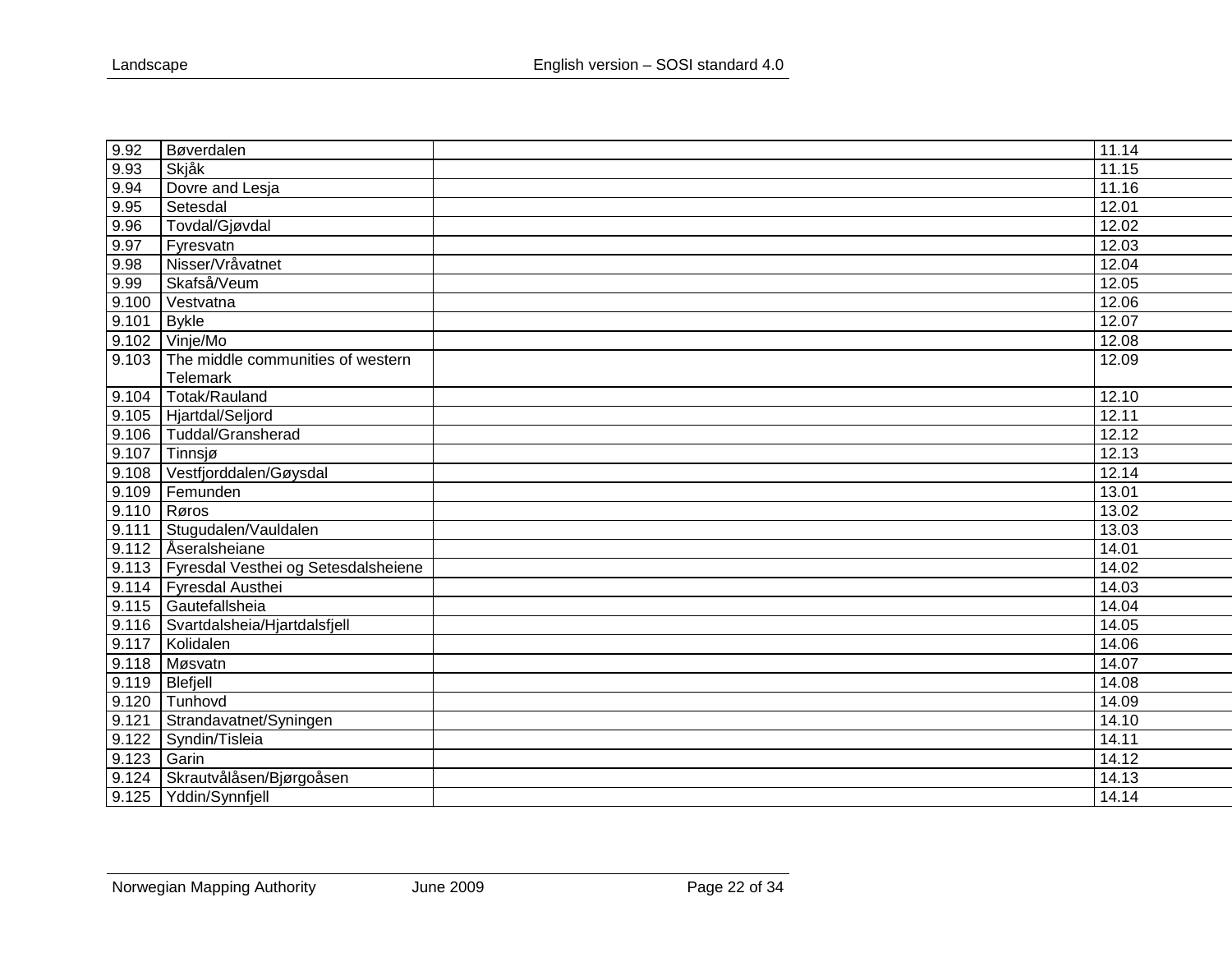| 9.126 | Tesse/Vinstri                        | 14.15 |
|-------|--------------------------------------|-------|
| 9.127 | Fefor/Skei                           | 14.16 |
| 9.128 | The eastern alpine forest regions of | 14.17 |
|       | Gudbrandsdal                         |       |
| 9.129 | Trysilfjellet                        | 14.18 |
| 9.130 | Gråfjell-Rømmundfjell                | 14.19 |
| 9.131 | Bittermarka/Grøna                    | 14.20 |
| 9.132 | Hirkjølen                            | 14.21 |
| 9.133 | Hanestadkjølen                       | 14.22 |
| 9.134 | Dalsida/Fokstugu                     | 14.23 |
| 9.135 | Grimsdalen                           | 14.24 |
| 9.136 | Haustsjøen                           | 14.25 |
| 9.137 | Storvola                             | 14.26 |
| 9.138 | Einundalen/Orvsjøen                  | 14.27 |
| 9.139 | Fagerfjellet                         | 14.28 |
| 9.140 | Nerskogen                            | 14.29 |
| 9.141 | Bua og Stavilla                      | 14.30 |
| 9.142 | Reinsfjellet                         | 14.31 |
| 9.143 | Essand                               | 14.32 |
| 9.144 | Våttåfjell/Roltdalen                 | 14.33 |
| 9.145 | The coastal mountain forest in       | 14.34 |
|       | Agdenes and Orkdal                   |       |
| 9.146 | Feren                                | 14.35 |
| 9.147 | The coastal mountain forest in Bjugn | 14.36 |
|       | and Rissa                            |       |
| 9.148 | Leksvikskogen                        | 14.37 |
| 9.149 | Kverndalen                           | 14.38 |
| 9.150 | Hærvola                              | 14.39 |
| 9.151 | Roktdalen                            | 14.40 |
| 9.152 | Gaundalen                            | 14.41 |
| 9.153 | Bangdalen                            | 14.42 |
| 9.154 | Neskjølen/Andorfjellet               | 14.43 |
| 9.155 | Stria                                | 14.44 |
| 9.156 | Grønningen                           | 14.45 |
| 9.157 | Dyraheio                             | 15.01 |
|       |                                      |       |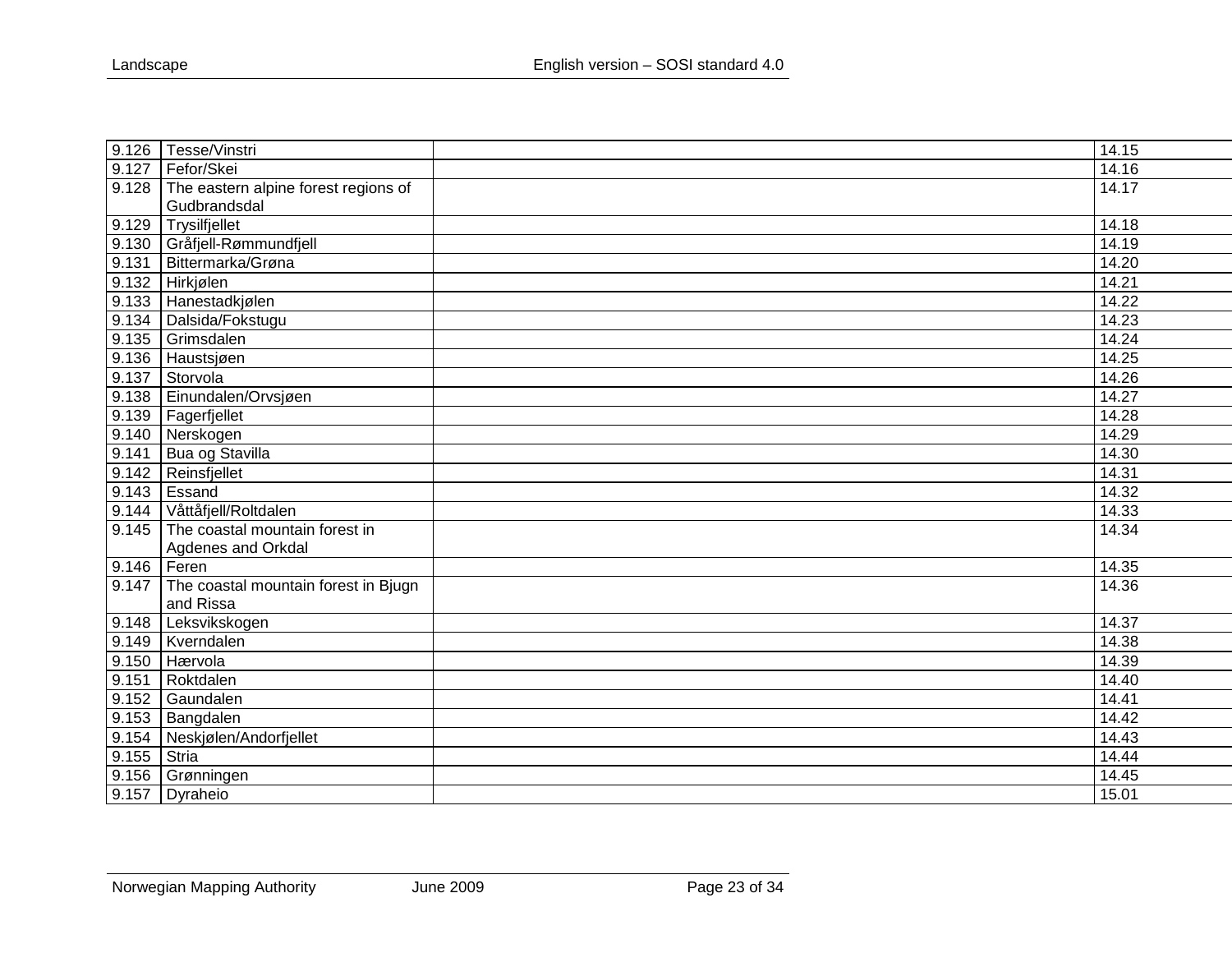| 9.158 | Kvannefjellet                      | 15.02 |
|-------|------------------------------------|-------|
| 9.159 | Lifjell                            | 15.03 |
| 9.160 | Vindfjell/Bratteggen/Tuddalsfjella | 15.04 |
| 9.161 | Saudafjella                        | 15.05 |
| 9.162 | Vestvidda                          | 15.06 |
| 9.163 | Austvidda                          | 15.07 |
| 9.164 | Norefjell                          | 15.08 |
| 9.165 | Kvitingane/Gråsido                 | 15.09 |
| 9.166 | Vossaskavlen                       | 15.10 |
| 9.167 | Stølsheimen/Kvitanosi/Såteeggi     | 15.11 |
| 9.168 | Bleia                              | 15.12 |
| 9.169 | Filefjell/Tyin                     | 15.13 |
| 9.170 | Gruvefjellet                       | 15.14 |
| 9.171 | Refjell/Valdresflya                | 15.15 |
| 9.172 | Skaget                             | 15.16 |
| 9.173 | Vulufjell                          | 15.17 |
| 9.174 | Langeheia/Skoraheia                | 15.18 |
| 9.175 | Høyangerfjella                     | 15.19 |
| 9.176 | Kvamshesten                        | 15.20 |
| 9.177 | Gjengedalsfjellet                  | 15.21 |
| 9.178 | Norddalsfjella                     | 15.22 |
| 9.179 | Gråsida/Vulufjell                  | 15.23 |
| 9.180 | <b>Alvdal Vestfjell</b>            | 15.24 |
| 9.181 | Rendalen Østfjell                  | 15.25 |
| 9.182 | Isfjord/Eikedalsfjellet            | 15.26 |
| 9.183 | Aursjøen/Torbudalen                | 15.27 |
| 9.184 | Store Orkelhøa                     | 15.28 |
| 9.185 | Forollhogna                        | 15.29 |
| 9.186 | Hyllingen/Kjølifjellet             | 15.30 |
| 9.187 | Sylane/Skarddørsfjella             | 15.31 |
| 9.188 | Trollheimen/Blåøret                | 15.32 |
| 9.189 | <b>Ilfjellet</b>                   | 15.33 |
| 9.190 | Vardfjellet/Omnfjellet             | 15.34 |
| 9.191 | Todalsfjellet                      | 15.35 |
| 9.192 | Fongen                             | 15.36 |
|       |                                    |       |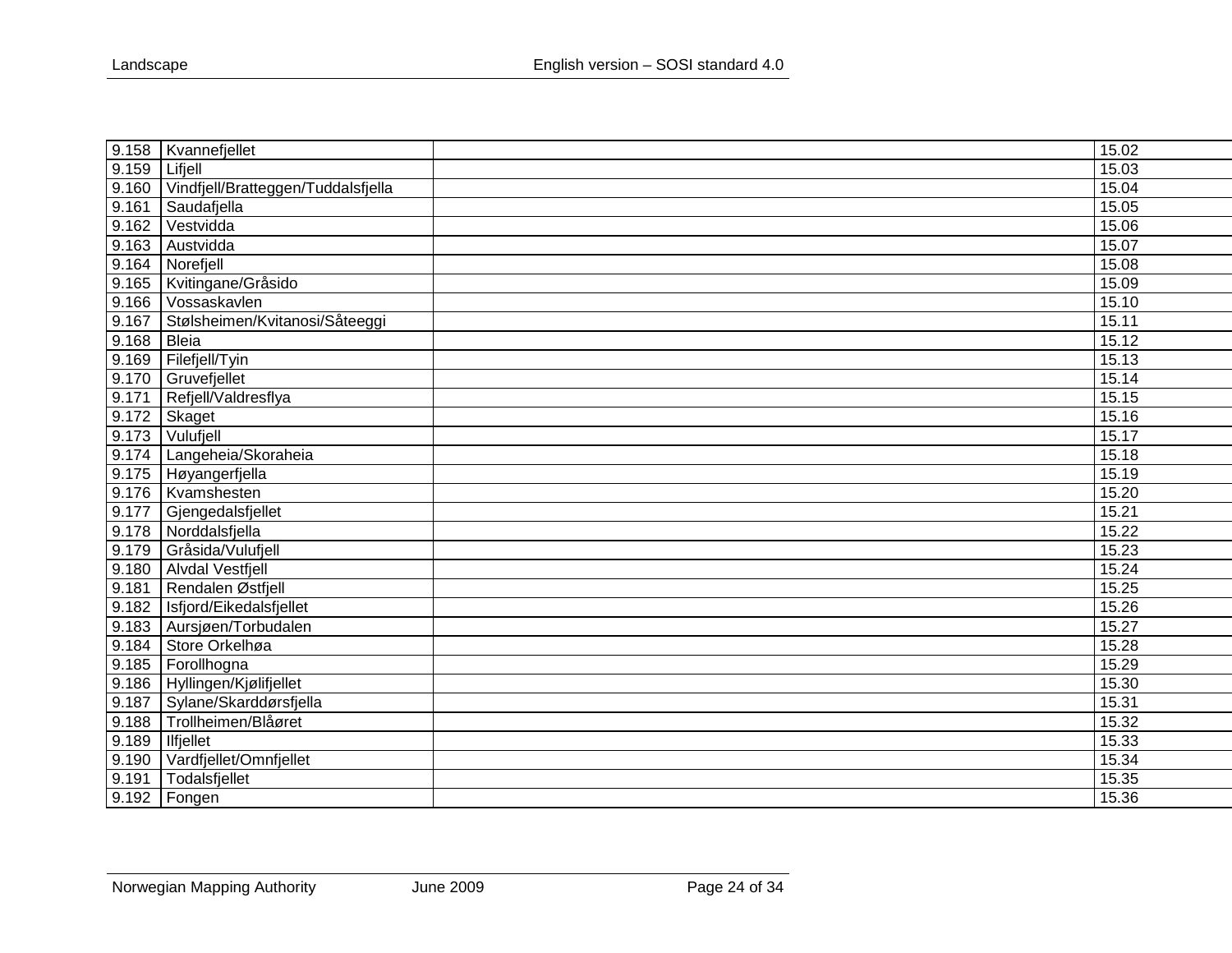|       | 9.193   Kjølhaugan         | 15.37 |
|-------|----------------------------|-------|
| 9.194 | Fosenfjella                | 15.38 |
| 9.195 | Snåsafjella                | 15.39 |
| 9.196 | Geitfjellet                | 15.40 |
| 9.197 | Nupsfonn                   | 16.01 |
| 9.198 | Skarvefjell                | 16.02 |
| 9.199 | Skarvefjell nord           | 16.03 |
| 9.200 | West-Jotunheimen           | 16.04 |
| 9.201 | Middle-Jotunheimen         | 16.05 |
| 9.202 | East-Jotunheimen           | 16.06 |
| 9.203 | Breheimen                  | 16.07 |
| 9.204 | Skriulaupen/Hestbrepiggane | 16.08 |
| 9.205 | Tafjordfjella/Trolltindane | 16.09 |
| 9.206 | North Ottadalsfjella       | 16.10 |
| 9.207 | Rondane                    | 16.11 |
| 9.208 | Dovrefjell                 | 16.12 |
| 9.209 | Trollheimen                | 16.13 |
| 9.210 | Folgefonni                 | 17.01 |
| 9.211 | Hardangerjøkulen           | 17.02 |
| 9.212 | Jostedalsbreen             | 17.03 |
| 9.213 | Ålfotbreen                 | 17.04 |
| 9.214 | Svartisen                  | 17.05 |
| 9.215 | Blåmannsisen               | 17.06 |
| 9.216 | Øksfjordjøkulen            | 17.07 |
| 9.217 | Dalane                     | 18.01 |
| 9.218 | Bjerkreim/Sirdalsvatnet    | 18.02 |
| 9.219 | Jæren mountain village     | 18.03 |
| 9.220 | Lista                      | 19.01 |
| 9.221 | Low Jæren                  | 19.02 |
| 9.222 | High Jæren                 | 19.03 |
| 9.223 | Øygarden/Karmøy            | 20.01 |
| 9.224 | Lygra                      | 20.02 |
| 9.225 | Fedje/Gulen                | 20.03 |
| 9.226 | Solund                     | 20.04 |
| 9.227 | Bulandet/Flora             | 20.05 |
|       |                            |       |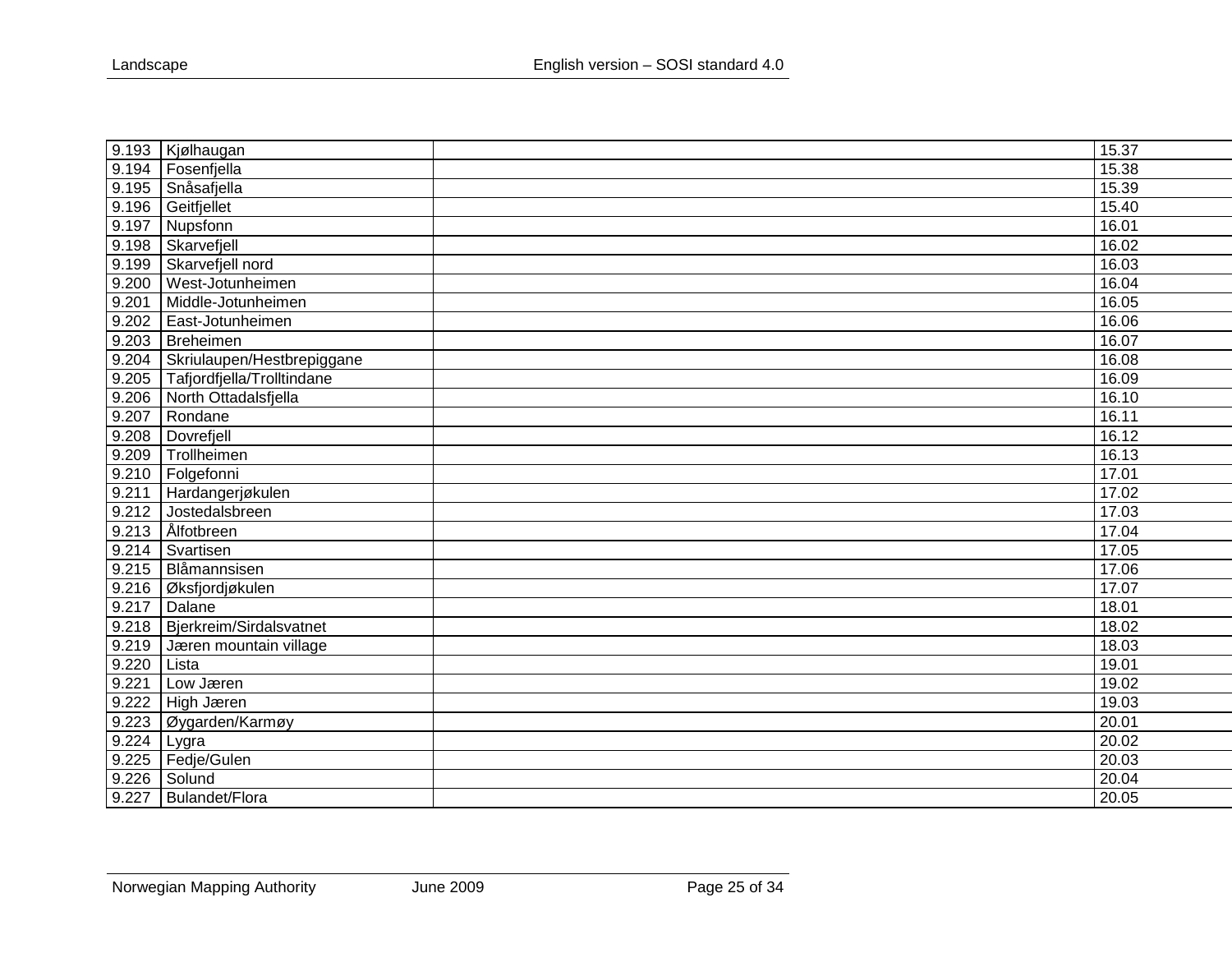| 9.228 | Bremangerlandet/Stad                 | 20.06 |
|-------|--------------------------------------|-------|
| 9.229 | <b>Outer Sunnmøre</b>                | 20.07 |
| 9.230 | Ålesund og Nordøyane                 | 20.08 |
| 9.231 | Ryfylkøyane                          | 21.01 |
| 9.232 | Sveio/Haugalandet                    | 21.02 |
| 9.233 | Halsnøy                              | 21.03 |
| 9.234 | Bjørnafjorden                        | 21.04 |
| 9.235 | Inner Bergensbuene                   | 21.05 |
| 9.236 | Fjaler                               | 21.06 |
| 9.237 | Stongfjorden/Norddal                 | 21.07 |
| 9.238 | Hornelen                             | 21.08 |
| 9.239 | Søre Sunnmøre                        | 21.09 |
| 9.240 | Nordre Sunnmøre                      | 21.10 |
| 9.241 | Øvre Sirdal                          | 22.01 |
| 9.242 | Lysefjorden/Frafjorden               | 22.02 |
| 9.243 | Jøsenfjorden                         | 22.03 |
| 9.244 | Etnefjorden/Vindafjorden             | 22.04 |
| 9.245 | Saudafjorden/Hylsfjorden             | 22.05 |
| 9.246 | Åkrafjorden                          | 22.06 |
| 9.247 | The communities of Kvinnherad and    | 22.07 |
|       | Strandebarm                          |       |
| 9.248 | Samnangerfjorden/Eikelandsfjorden    | 22.08 |
| 9.249 | Veafjorden                           | 22.09 |
| 9.250 | Modalen/Eksingedalen og Evanger      | 22.10 |
| 9.251 | Gulafjorden/Masfjorden               | 22.11 |
| 9.252 | Middle Sogn                          | 22.12 |
| 9.253 | Viksdalsvatnet/Haukedalsvatnet       | 22.13 |
| 9.254 | The farming communities of           | 22.14 |
|       | Sunnfjord                            |       |
| 9.255 | Jølster                              | 22.15 |
| 9.256 | Eimhjella                            | 22.16 |
| 9.257 | Hyen                                 | 22.17 |
| 9.258 | Inner fjord communities in Nordfjord | 22.18 |
| 9.259 | Middle communities in Nordfjord      | 22.19 |
| 9.260 | Hornindal                            | 22.20 |
|       |                                      |       |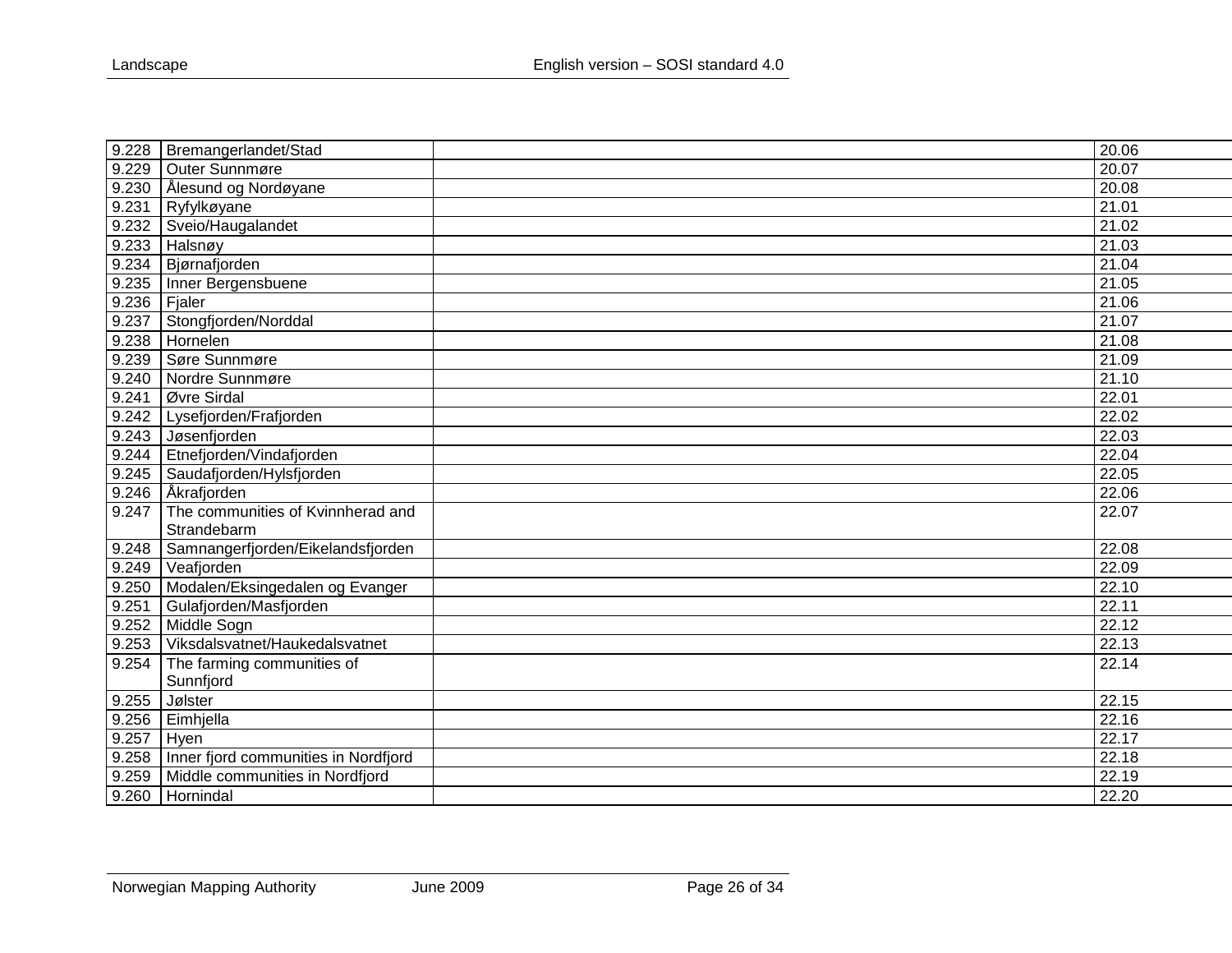| 9.261 | Volda/Ørsta                         | 22.21 |
|-------|-------------------------------------|-------|
| 9.262 | Hjørundfjorden                      | 22.22 |
| 9.263 | Storfjorden                         | 22.23 |
| 9.264 | Tresfjorden/Isfjorden               | 22.24 |
| 9.265 | Romsdalsfjorden                     | 22.25 |
| 9.266 | Langfjorden/Trangfjorden            | 22.26 |
| 9.267 | Røldal/Suldalsvatnet                | 23.01 |
| 9.268 | Oddadalen                           | 23.02 |
| 9.269 | The Samlafjord communities          | 23.03 |
| 9.270 | The fruit communities of inner      | 23.04 |
|       | Hardanger                           |       |
| 9.271 | Voss                                | 23.05 |
| 9.272 | Aurland                             | 23.06 |
| 9.273 | Lærdal                              | 23.07 |
| 9.274 | Fjordmøte                           | 23.08 |
| 9.275 | <b>Ardal</b>                        | 23.09 |
| 9.276 | The fruit communities of inner Sogn | 23.10 |
| 9.277 | Fjærlandsfjorden                    | 23.11 |
| 9.278 | Veitastrond/Sogndalsdalen           | 23.12 |
| 9.279 | Lustrafjorden                       | 23.13 |
| 9.280 | Jostedalen                          | 23.14 |
| 9.281 | Inner Breim                         | 23.15 |
| 9.282 | Stryn                               | 23.16 |
| 9.283 | Stranda/Synnylven                   | 23.17 |
| 9.284 | Norddal/Valldal                     | 23.18 |
| 9.285 | Romsdalen                           | 23.19 |
| 9.286 | Eikesdalen                          | 23.20 |
| 9.287 | Øksendal/Sunndal                    | 23.21 |
| 9.288 | Hustadvika                          | 24.01 |
| 9.289 | Smøa                                | 24.02 |
| 9.290 | Trondheimsleia                      | 24.03 |
| 9.291 | Inner Hitra                         | 24.04 |
| 9.292 | <b>Outer Hitra</b>                  | 24.05 |
| 9.293 | Ørlandet/Nes                        | 24.06 |
| 9.294 | Frøya                               | 24.07 |
|       |                                     |       |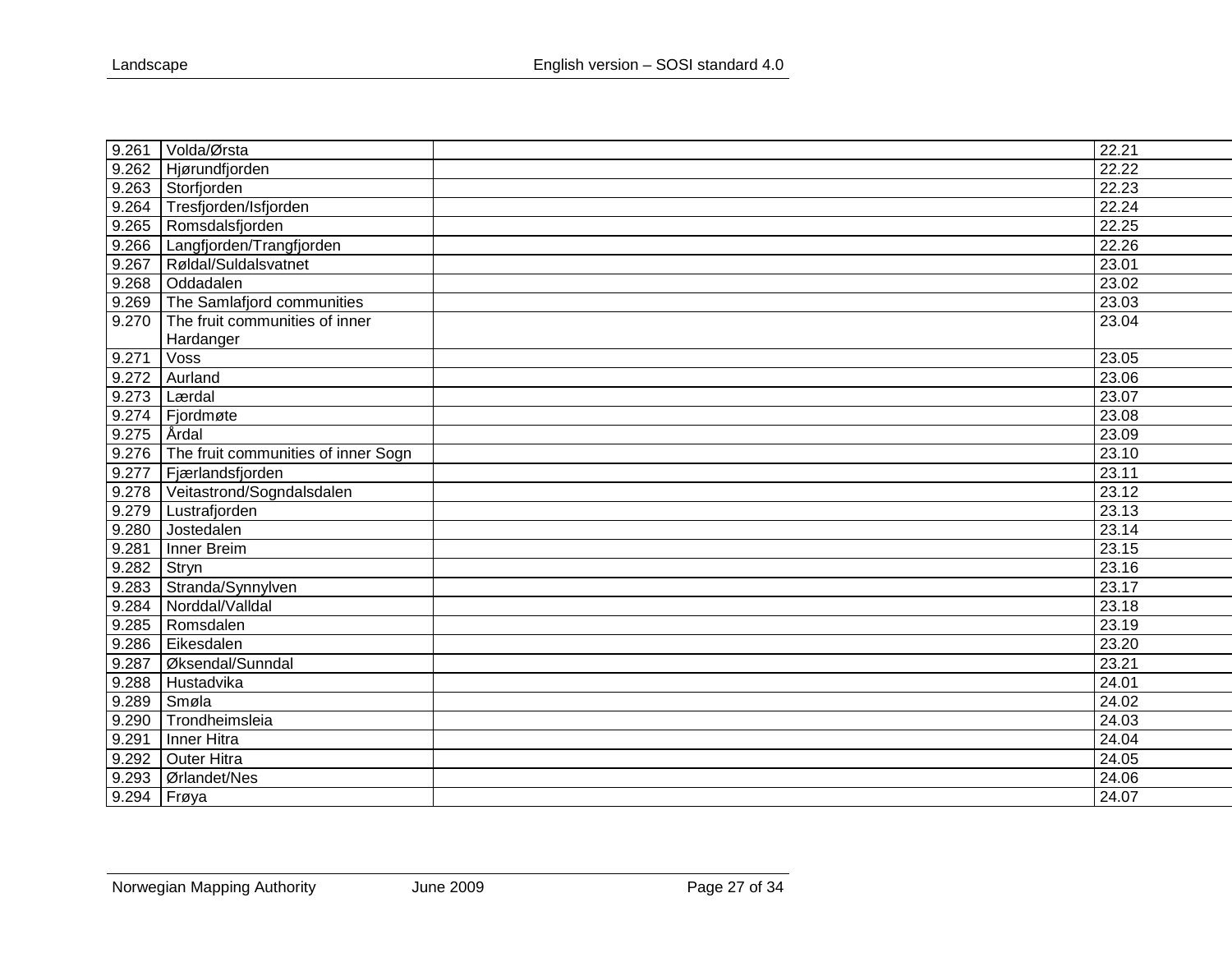| 9.295 | Outer Fosen                      | 24.08 |
|-------|----------------------------------|-------|
| 9.296 | Vikna                            | 24.09 |
| 9.297 | Outer Nordmørsfjordane           | 25.01 |
| 9.298 | Valsøyfjorden                    | 25.02 |
| 9.299 | Hemnefjorden/Snillfjorden        | 25.03 |
| 9.300 | Ytre                             | 25.04 |
|       | Trondheimsfjorden/Stjørnsfjorden |       |
| 9.301 | Skaudalen                        | 25.05 |
| 9.302 | Åfjorden                         | 25.06 |
| 9.303 | Fosenfjordane                    | 25.07 |
| 9.304 | Namsfjorden                      | 25.08 |
| 9.305 | Foldafjorden/Sørsalten           | 25.09 |
| 9.306 | Inner Foldafjorden/Salsvatnet    | 25.10 |
| 9.307 | Tosen/Ursfjorden                 | 25.11 |
| 9.308 | Orkdalsfjorden/Gaulosen          | 26.01 |
| 9.309 | <b>Trondheim and Malvik</b>      | 26.02 |
| 9.310 | Rissa, Stadsbygd and Leksvik     | 26.03 |
| 9.311 | Farming communities in inner     | 26.04 |
|       | Trondheimsfjord                  |       |
| 9.312 | Verran                           | 26.05 |
| 9.313 | Oppdal                           | 27.01 |
| 9.314 | Kvikne                           | 27.02 |
| 9.315 | <b>Alen</b>                      | 27.03 |
| 9.316 | Surnadal/Rindal                  | 27.04 |
| 9.317 | Meldal/Rennebu                   | 27.05 |
| 9.318 | Soknedal                         | 27.06 |
| 9.319 | Midtre Gauldal                   | 27.07 |
| 9.320 | Tydal                            | 27.08 |
| 9.321 | Hølonda                          | 27.09 |
| 9.322 | Selbu                            | 27.10 |
| 9.323 | Øvre Stjørdalen and Meråker      | 27.11 |
| 9.324 | Markabygd                        | 27.12 |
| 9.325 | Valley communities in Innherad   | 27.13 |
| 9.326 | Namdalseid                       | 27.14 |
| 9.327 | Snåsa                            | 27.15 |
|       |                                  |       |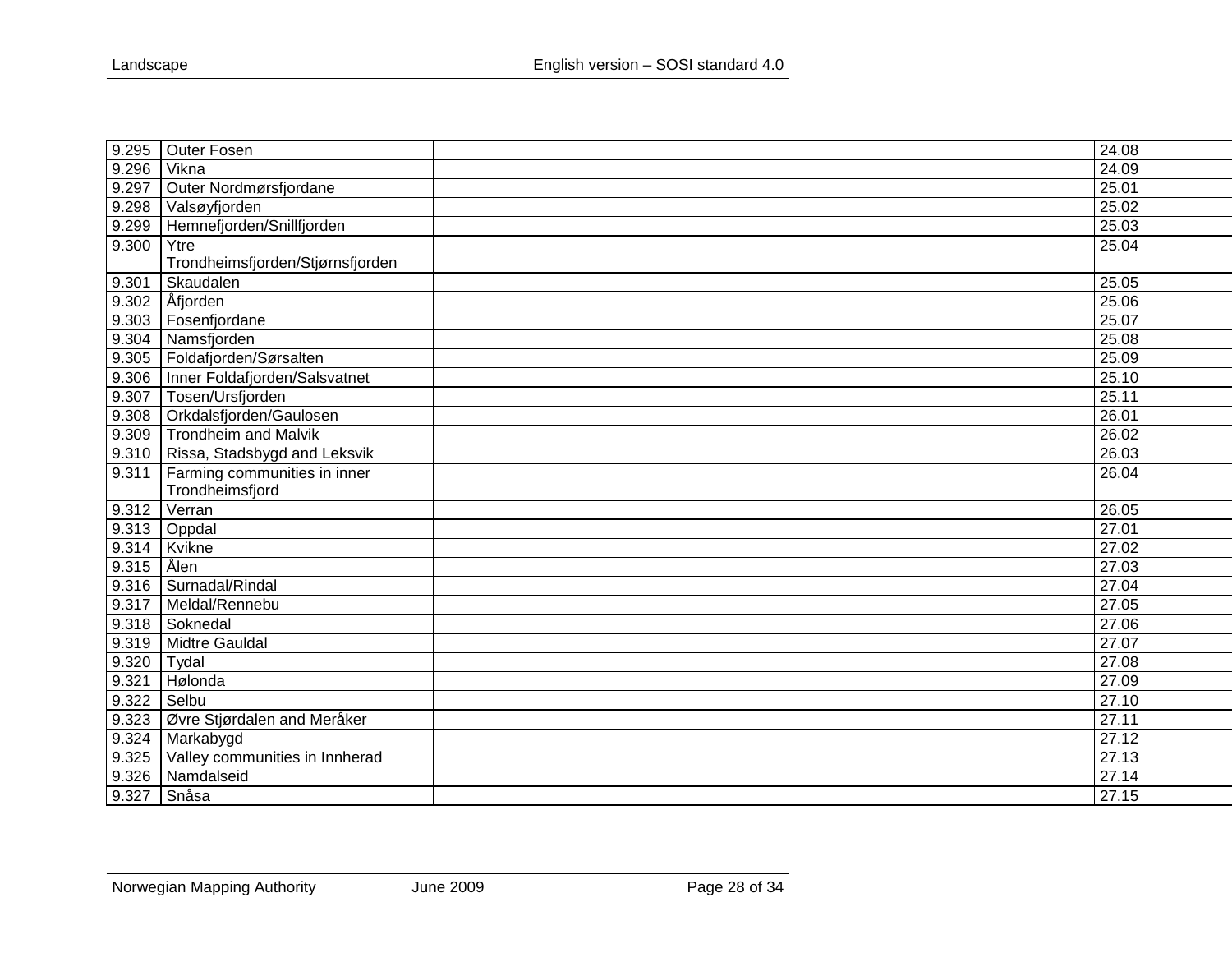| 9.328 | Middle Namdalen                   | 27.16 |
|-------|-----------------------------------|-------|
| 9.329 | Høylandet/Harran                  | 27.17 |
| 9.330 | Namskogen                         | 27.18 |
| 9.331 | Lierne                            | 28.01 |
| 9.332 | Røyrvik                           | 28.03 |
| 9.333 | Sør-Helgelandskysten              | 29.01 |
| 9.334 | Midt-Helgelandskysten             | 29.02 |
| 9.335 | Bodø                              | 29.03 |
| 9.336 | Outer Hamarøy and Steigen         | 29.04 |
| 9.337 | Vega and Leka                     | 30.01 |
| 9.338 | Helgelandsværran                  | 30.02 |
| 9.339 | Værran in Salten                  | 30.03 |
| 9.340 | Røst                              | 30.04 |
| 9.341 | The outer side of western Lofoten | 31.01 |
| 9.342 | The inner side of western Lofoten | 31.02 |
| 9.343 | The farming communities on        | 31.03 |
|       | Vestvågøy                         |       |
| 9.344 | Aust-Lofoten                      | 31.04 |
| 9.345 | Årstein/Offersøy                  | 31.05 |
| 9.346 | The outer side of Vesterålen      | 31.06 |
| 9.347 | Sortlandsundet                    | 31.07 |
| 9.348 | Sigerfjorden/Lovika               | 31.08 |
| 9.349 | Andøya                            | 31.09 |
| 9.350 | Velfjorden/Vefsnfjorden           | 32.01 |
| 9.351 | Ranfjorden                        | 32.02 |
| 9.352 | Nord-Helgelandsfjordene           | 32.03 |
| 9.353 | Gildeskål                         | 32.04 |
| 9.354 | Skjerstadfjorden                  | 32.05 |
| 9.355 | Indre Folda                       | 32.06 |
| 9.356 | Ytre Folda                        | 32.07 |
| 9.357 | Hamarøy                           | 32.08 |
| 9.358 | Efjorden/Hellemofjorden           | 32.09 |
| 9.359 | Tysfjorden                        | 32.10 |
| 9.360 | Tjeldsundet                       | 32.11 |
| 9.361 | Ballangen/Evenes                  | 32.12 |
|       |                                   |       |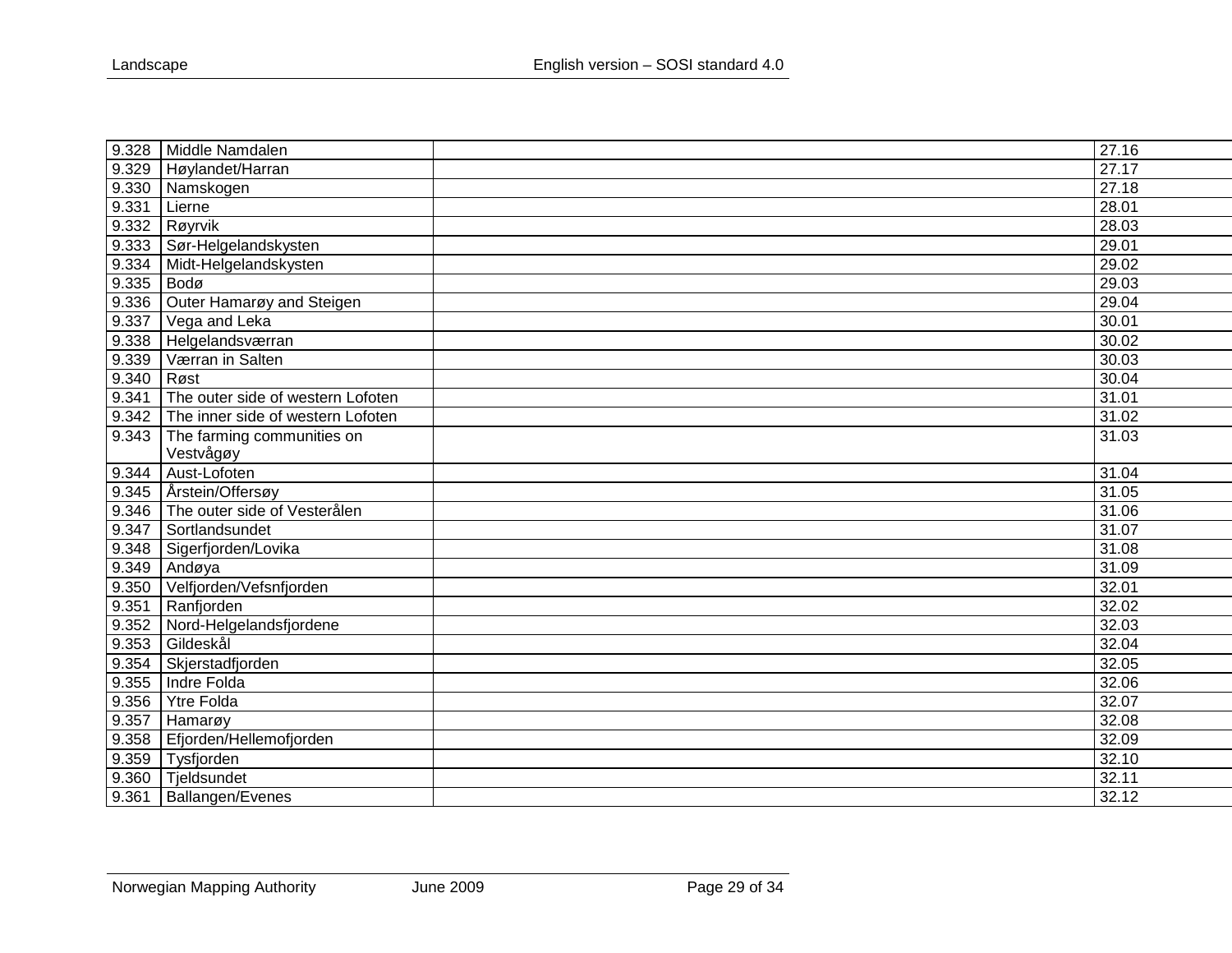| 9.362 | Indre Ofotfjorden        | 32.13 |
|-------|--------------------------|-------|
| 9.363 | Trondenes                | 32.14 |
| 9.364 | Åstafjorden              | 32.15 |
| 9.365 | Solbergfjorden           | 32.16 |
| 9.366 | Malangen                 | 32.17 |
| 9.367 | Ballsfjorden             | 32.18 |
| 9.368 | Tromsø                   | 32.19 |
| 9.369 | Ullsfjorden              | 32.20 |
| 9.370 | Lyngen                   | 32.21 |
| 9.371 | Reisa/Kvænangen          | 32.22 |
| 9.372 | Altafjorden              | 32.23 |
| 9.373 | Svenningdal/Hattfjelldal | 33.01 |
| 9.374 | Vefsendalen              | 33.02 |
| 9.375 | Røssvatnet               | 33.03 |
| 9.376 | Drevja/Herringen         | 33.04 |
| 9.377 | Korgen                   | 33.05 |
| 9.378 | Indre Rana               | 33.06 |
| 9.379 | Beiardalen               | 33.07 |
| 9.380 | Saltdalen og Misvær      | 33.08 |
| 9.381 | Bardu/Målselvdalen       | 34.01 |
| 9.382 | Signaldalen              | 34.02 |
| 9.383 | Skibotn                  | 34.03 |
| 9.384 | Kåfjorden                | 34.04 |
| 9.385 | Reisadalen               | 34.05 |
| 9.386 | Juinje Varri             | 35.01 |
| 9.387 | Nesåvatna                | 35.02 |
| 9.388 | Skrøyvdalsfjella         | 35.03 |
| 9.389 | Kjølstadfjella           | 35.04 |
| 9.390 | Steinfjellet             | 35.05 |
| 9.391 | Mellingen/Majafjellet    | 35.06 |
| 9.392 | Hundålvassfjellan        | 35.07 |
| 9.393 | Appfjellet               | 35.08 |
| 9.394 | Rostafjellet/Kaldavatnet | 35.09 |
| 9.395 | Sundfjordfjellet         | 35.10 |
| 9.396 | Lurfjellet               | 35.11 |
|       |                          |       |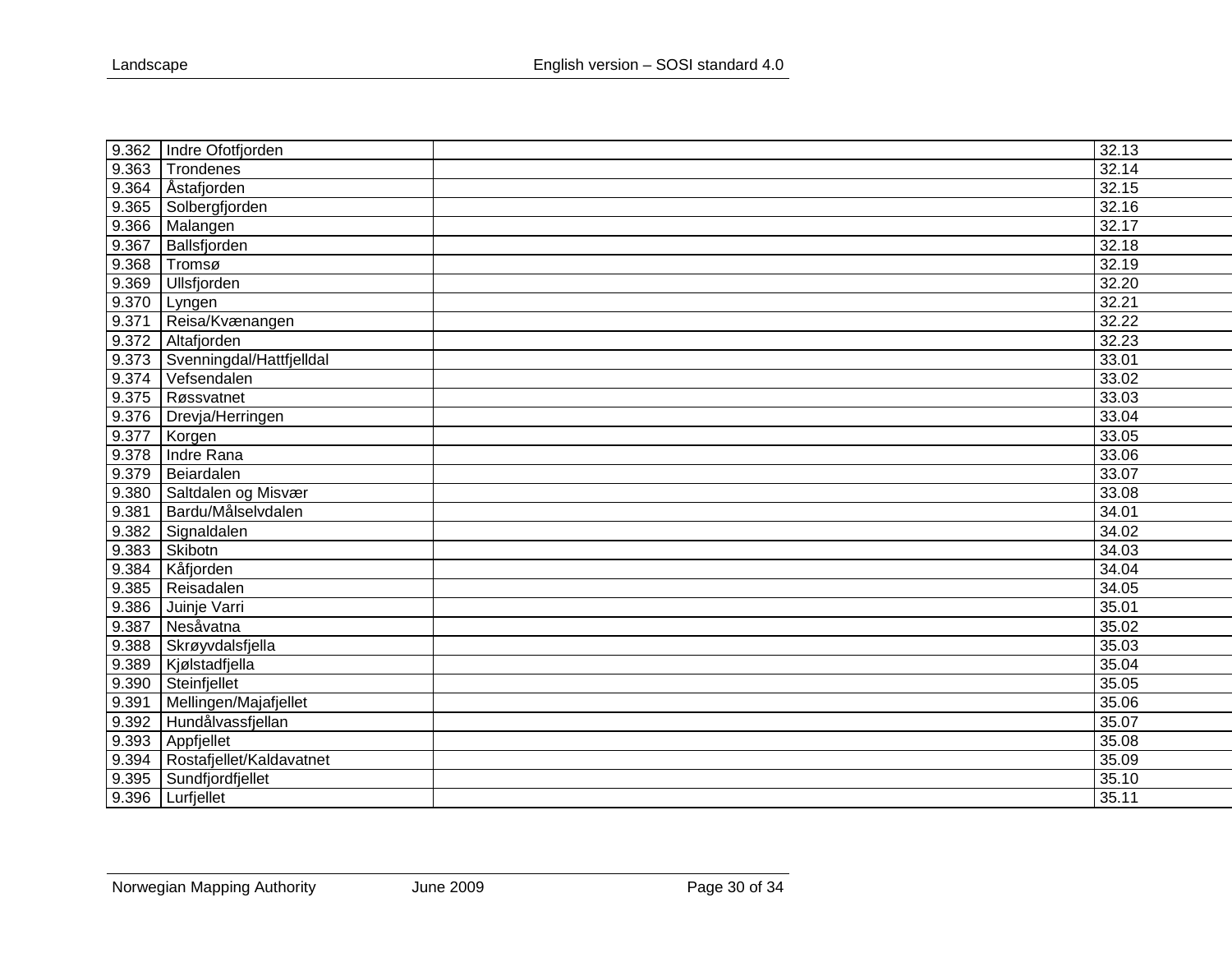| 9.397 | Altevatnet/Øvre Dividal | 35.12 |
|-------|-------------------------|-------|
| 9.398 | Reisduoddar             | 35.13 |
| 9.399 | Middavarri/Gabmaskaidi  | 35.14 |
| 9.400 | Børgefjell              | 36.01 |
| 9.401 | Visttindan              | 36.02 |
| 9.402 | Lukttindan              | 36.03 |
| 9.403 | Krutfjellet             | 36.04 |
| 9.404 | Okstindan/Junkerfjellet | 36.05 |
| 9.405 | Høgtuva                 | 36.06 |
| 9.406 | Saltfjellet             | 36.07 |
| 9.407 | Junkerdalen/Sulitjelma  | 36.08 |
| 9.408 | Lofottindan             | 36.09 |
| 9.409 | Rago/Skjomfjellet       | 36.10 |
| 9.410 | Næverfjellet            | 36.11 |
| 9.411 | Istindan/Njunis         | 36.12 |
| 9.412 | Rostafjellet            | 36.13 |
| 9.413 | Falegaisa/Addjet        | 36.14 |
| 9.414 | Sennedalsfjellet        | 36.15 |
| 9.415 | Lyngsalpene             | 36.16 |
| 9.416 | Goattegaisa             | 36.17 |
| 9.417 | Oappis                  | 36.18 |
| 9.418 | Bjarkøy                 | 37.01 |
| 9.419 | Ytre Senja              | 37.02 |
| 9.420 | Hillesøy/Nordkvaløy     | 37.03 |
| 9.421 | Kvaløya/Vanna           | 37.04 |
| 9.422 | Skjervøy                | 37.05 |
| 9.423 | Øksfjord/Seiland        | 38.01 |
| 9.424 | Hammerfest              | 38.02 |
| 9.425 | Sørøya/Magerøya         | 38.03 |
| 9.426 | Nordkinn                | 39.01 |
| 9.427 | Austhavet               | 39.02 |
| 9.428 | Porsangerfjorden        | 40.01 |
| 9.429 | Laksefjorden            | 40.02 |
| 9.430 | Tanafjorden             | 40.03 |
| 9.431 | Varanger                | 40.04 |
|       |                         |       |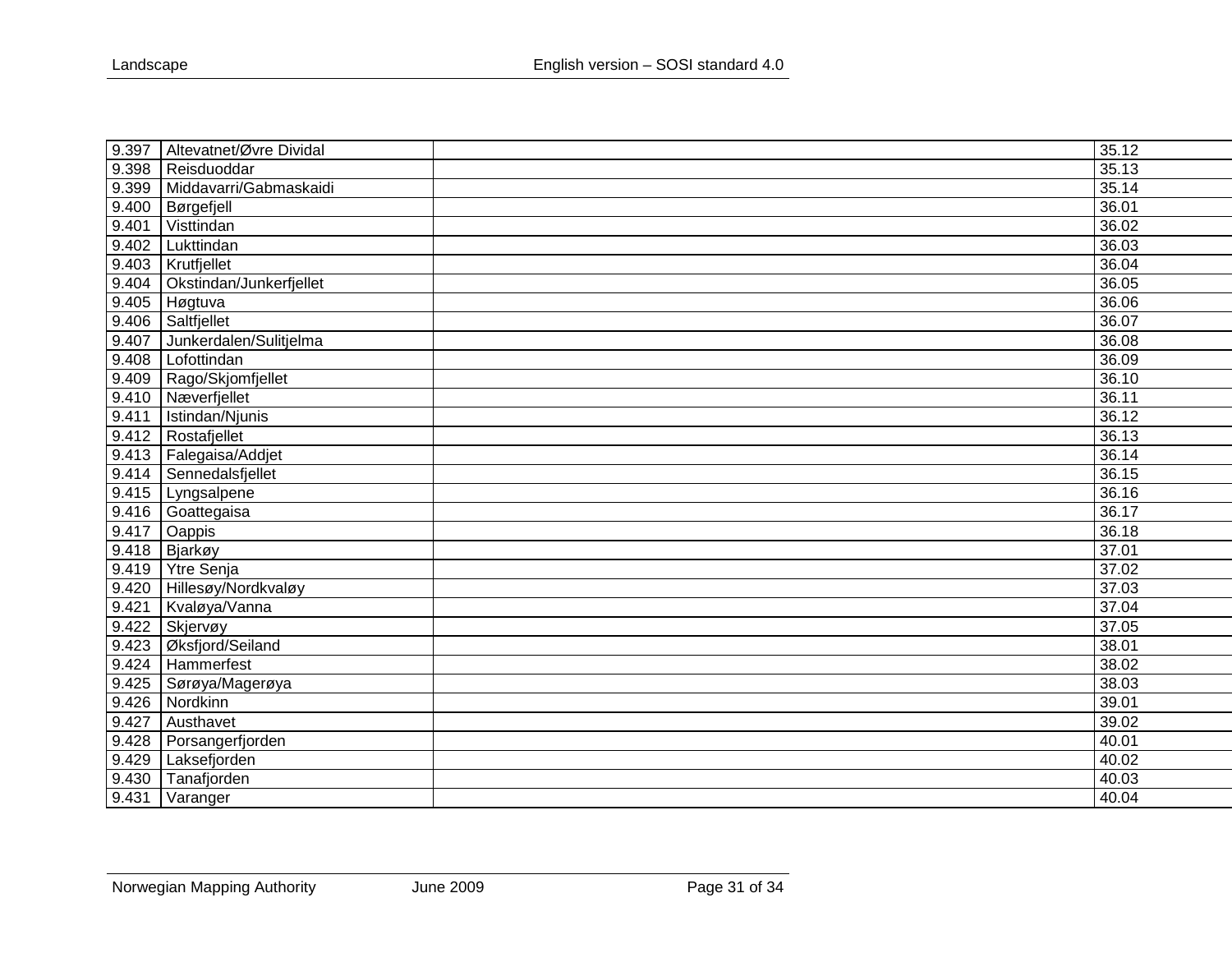| 9.432 | Sørvarangerfjordene       | 40.05 |
|-------|---------------------------|-------|
| 9.433 | Alta                      | 41.01 |
| 9.434 | Porsangermoen             | 41.02 |
|       | 9.435   Øvre Tanadalføret | 41.03 |
| 9.436 | Tana                      | 41.04 |
| 9.437 | Pasvik                    | 42.01 |
| 9.438 | Kautokeino                | 43.01 |
| 9.439 | Masi                      | 43.02 |
| 9.440 | Karasjok                  | 43.03 |
| 9.441 | Jiesjarvi                 | 43.04 |
| 9.442 | Gallot                    | 43.05 |
| 9.443 | Nassa                     | 44.01 |
| 9.444 | Cakkarassa                | 44.02 |
| 9.445 | Rastigaisa                | 44.03 |
| 9.446 | Varangerhalvøya           | 45.01 |

# **1.2.24.10 <<CodeList>> ??ReferansesystemForLandskapJordbruksregioner**

<span id="page-31-0"></span>

| Nr              | Code name                                                     | Definition/Description | Code |
|-----------------|---------------------------------------------------------------|------------------------|------|
| 10 <sup>°</sup> | CodeList<br>??ReferansesystemForLandskapJord<br>bruksregioner |                        |      |
| 10.1            | The coast from southern Norway to<br>Nordland                 |                        | 01   |
| 10.2            | The lowland communities of eastern<br>Norway and Trøndelag    |                        | 02   |
| 10.3            | The forested regions of southern and<br>eastern Norway        |                        | 03   |
| 10.4            | The mountain and valley communities<br>of southern Norway     |                        | 04   |
| 10.5            | The mountainous regions of southern<br>Norway                 |                        | 05   |
| 10.6            | The fjord communities in western<br>Norway and in Trøndelag   |                        | 06   |
| 10.7            | The forest communities of northern<br>Norway                  |                        | 07   |